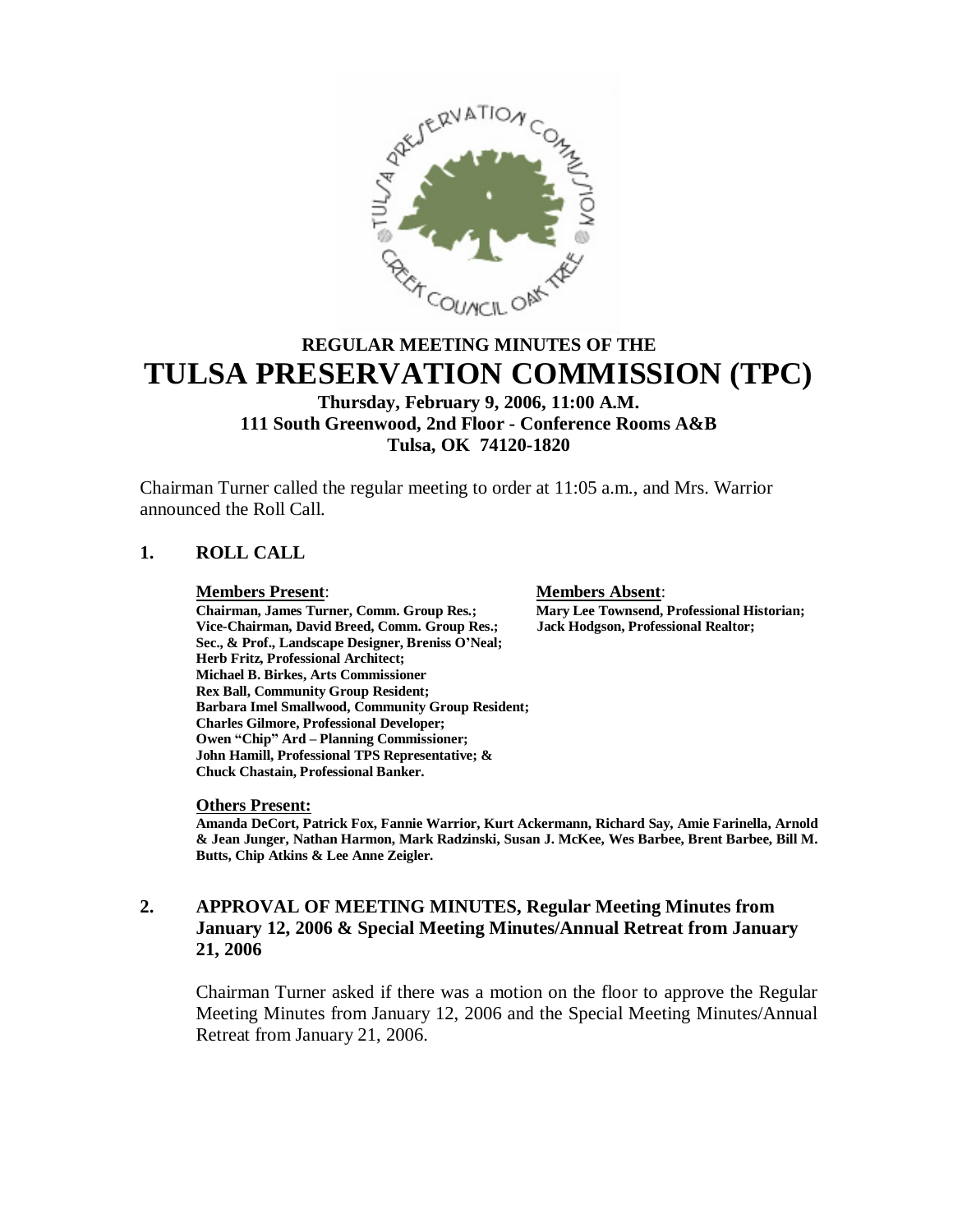Mr. Chastain made a motion to approve the Regular Meeting Minutes from January 12, 2006 and the Special Meeting Minutes/Annual Retreat from January 21, 2006. Secretary O'Neal seconded.

# **Roll Call Vote to Approve Meeting Minutes from January 12th & 21st of 2006:**

Chairman Turner –Aye; Vice-Chairman Breed – Aye; Secretary O'Neal –Aye; Chuck Chastain – Aye; Herb Fritz – Aye; Charles Gilmore - Aye; Rex Ball –Aye; Michael Birkes – Aye; Barbara Smallwood –Aye; John Hamill - Aye; & Chip Ard –Aye. The motion was **Approved Unanimously by members present and voting.**

## **3. UNFINISHED BUSINESS**

## **A. Historic Preservation Committee Report**

## **i. Announcement of Conflict of Interest**

Chairman Turner asked the commission if anyone had a Conflict of Interest with any of the Certificates of Appropriateness (COA) Requests that would be brought before the board for review. Members were instructed that the commissioner's name(s) would not be called when voting on the particular Certificate or Certificates of Appropriateness that he/she had a conflict of interest with. After no one responded, Chairman Turner moved to the next agenda item.

## **ii. Applications for Certificate of Appropriateness**

Chairman Turner asked Mr. Fox to please give his presentation on COA agenda item #1, Amy Junger's proposal at  $2215$  E.  $18<sup>th</sup>$  Street.

**1) 2215 E. 18th Street, Tulsa, OK 74104 (Yorktown) Applicant: Amy Junger –COA Approved Request: Propose to replace existing front door with a new lighted door. Subcommittee Complete Application Date: Feb. 7, 2006**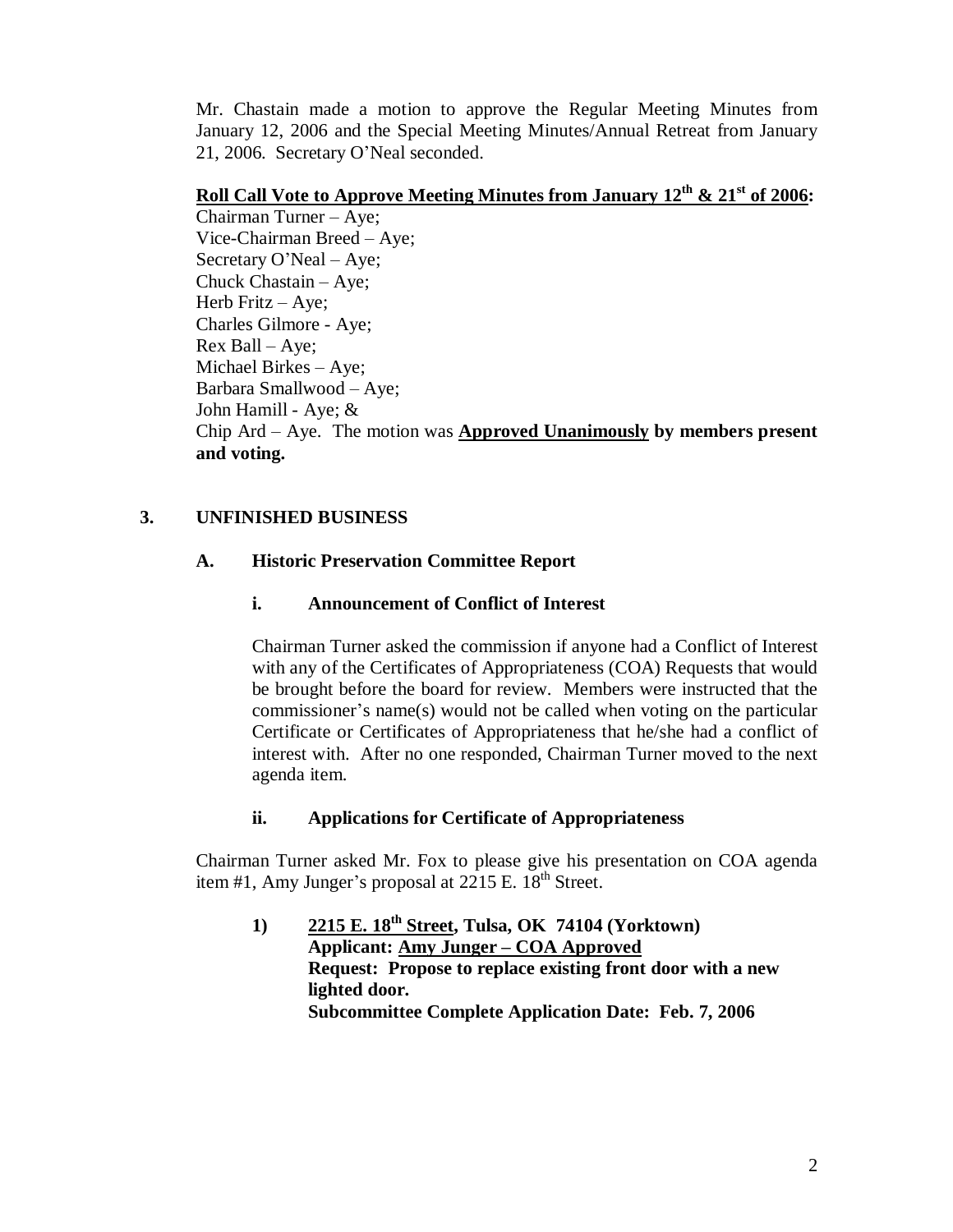Mr. Fox presented Ms. Junger's Certificate of Appropriateness application to the commission. Photographs and drawings were available for review and a slide presentation was shown of the c. 1956 historic Bungalow home in Yorktown.

Mr. Fox stated that Ms. Junger plans to replace the existing front door with a new oval lighted front door on the non-contributing structure. He stated that Ms. Junger was unable to attend the meeting; although Ms. Junger's parents attended the meeting to represent the applicant's proposal.

Chairman Turner asked Vice-Chairman Breed if he would announce the COA Subcommittee's recommendation on this proposal.

Vice-Chairman Breed announced that the COA Subcommittee found Ms. Junger's application to be complete. He stated that the subcommittee recommended by a majority vote at the February 7, 2006 meeting to approve Ms. Junger's application.

Vice-Chairman Breed stated that the Subcommittee's decision to recommend approval of this proposal was based on the appropriate design guidelines for Non-Contributing Residential Structures in the Yorktown Historic District.

Vice-Chairman Breed made a motion to support the COA Subcommittee's recommendation to approve Ms. Junger's application; and Mr. Ball seconded.

Chairman Turner asked Mr. & Mrs. Junger if they had anything to add. Mrs. Junger stated that she believes that the oval lighted front door would greatly enhance the appearance of the home.

Chairman Turner asked the commission if there were further discussion on this application. Hearing none, he asked Mrs. Warrior to please call roll.

## **Roll Call Vote to Approve Ms. Junger's application:**

Chairman Turner –**Nay**; Vice-Chairman Breed –**Nay**; Secretary O'Neal – Aye; Chuck Chastain – Aye; Herb Fritz – Aye; Charles Gilmore - Aye; Rex Ball –**Nay**; Michael Birkes –**Nay**; Barbara Smallwood – Aye; John Hamill - Aye; & Chip Ard – Was not present during this vote. The motion was **Approved by Majority by members present and voting.**

Mark Radzinski, President of the Yorktown Association asked Chairman Turner if the neighborhood residents could comment on the Junger's proposal. Chairman Turner apologized to Mr. Radzinski and to the other neighborhood residents in attendance of the meeting for not asking them for their views and comments. Chairman Turner asked Mr. Radzinski and the other neighborhood residents to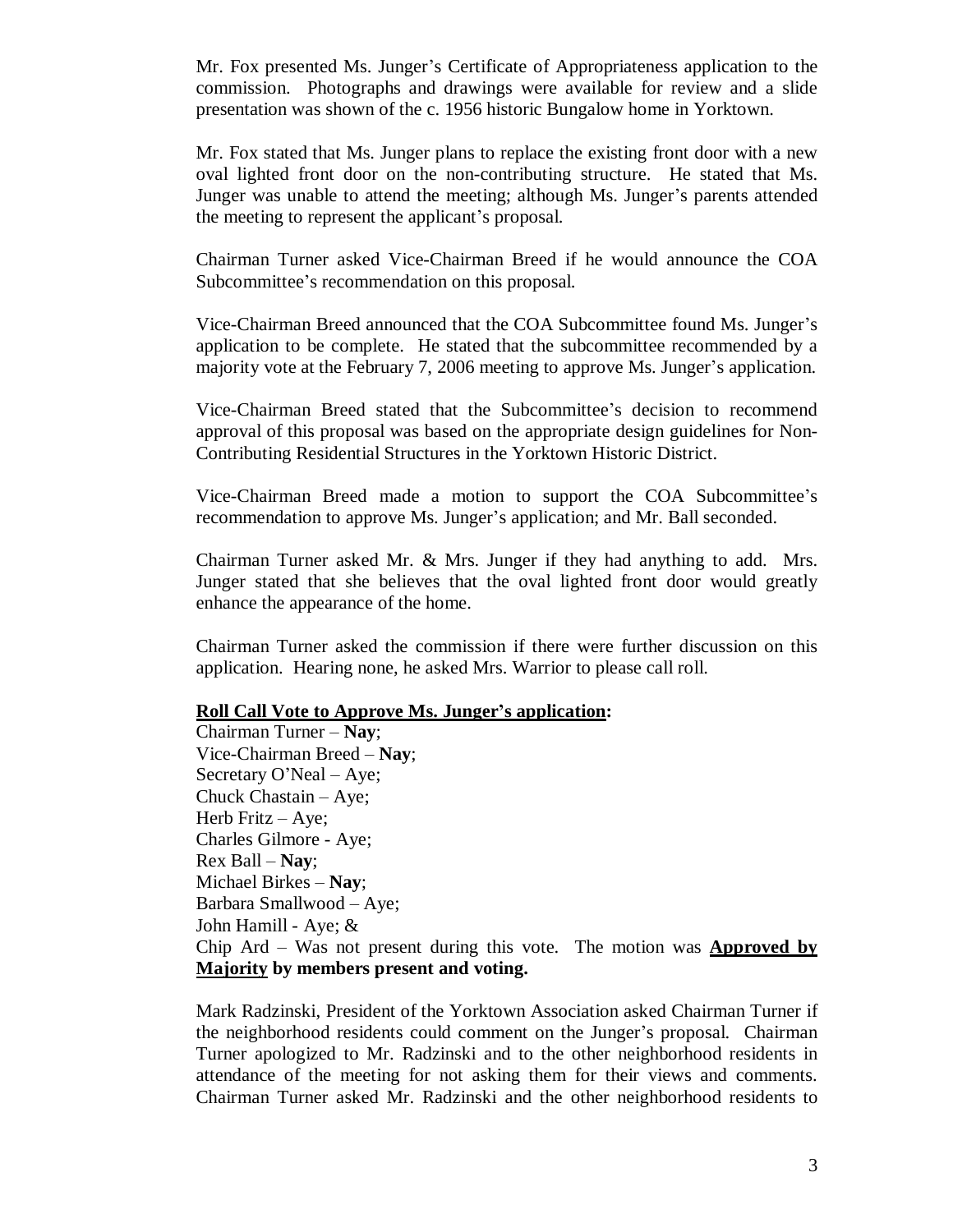please express their comments, views and/or opinions regarding to the Junger's proposal.

Mr. Radzinski stated that he was opposed to the oval lighted front door; and that he was speaking on behalf of the other neighborhood residents in the Yorktown district. He stated that due to the structure being non-contributing that the Junger's should consider another type of door that would match closer to the existing.

Since the commission had already voted on the Junger's proposal to approve the application with the oval lighted door; most of the commissioners agreed that they should reconsider the motion and revote.

Mr. Fritz made a motion to reconsider the original motion made and revote on Ms. Junger's proposal. Secretary O'Neal seconded.

Chairman Turner asked Mrs. Warrior to please call roll.

### **Roll Call Vote to reconsider the original motion made on Ms. Junger's proposal:**

Chairman Turner – Aye; Vice-Chairman Breed – Aye; Secretary O'Neal – Aye; Chuck Chastain – Aye; Herb Fritz – Aye; Charles Gilmore - Aye;  $Rex$  Ball – Aye; Michael Birkes – Aye; Barbara Smallwood – Aye; John Hamill - **Abstain**; & Chip Ard –**Abstain**. The motion was **Approved Unanimously by members present and voting.**

Secretary O'Neal made a motion to approve the original motion made for Ms. Junger's application to replace the existing front door with a new oval lighted front door. Mr. Ball seconded.

Chairman Turner asked Mrs. Warrior to please call roll.

## **Roll Call Vote to approve the original motion made for Ms. Junger's proposal:**

Chairman Turner –**Nay;** Vice-Chairman Breed –**Nay;** Secretary O'Neal – Aye; Chuck Chastain – Aye; Herb Fritz – Aye; Charles Gilmore - Aye; Rex Ball –**Nay;** Michael Birkes –**Nay;** Barbara Smallwood – Aye;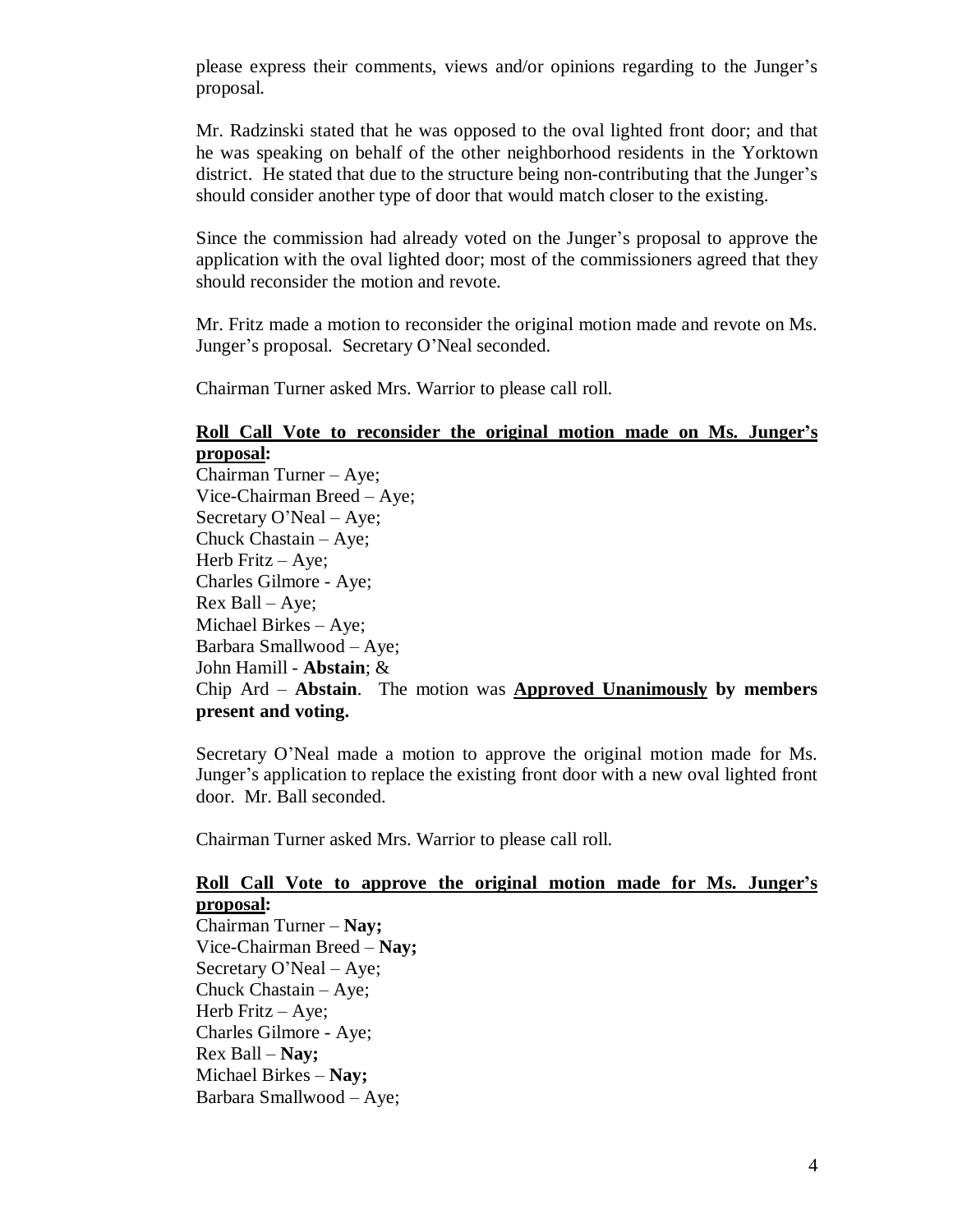John Hamill – Aye;  $\&$ Chip Ard –**Abstain**. The motion was **Approved by Majority by members present and voting.**

*The Tulsa Preservation Commission Approved Ms. Junger's proposal based on Section VIIIE, General Requirements, E.1.0.1 through E.1.0.4 for Guidelines for Non-Contributing Residential Structures for the Yorktown Historic District.*

Chairman Turner asked Mr. Fox to please give his presentation on COA agenda item #2-I, Amie Farinella's proposal at  $2219$  E.  $19<sup>th</sup>$  Street.

## **2-I) 2219 E. 19th Street, Tulsa, OK 74104 (Yorktown) Applicant: Amie Farinella –COA Approved Request: Part I of II: Propose to replace existing windows on the front of the structure; Subcommittee Complete Application Date: Feb. 7, 2006**

Mr. Fox presented Part I of Ms. Farinella's Certificate of Appropriateness application to the commission. Photographs and drawings were available for review and a slide presentation was shown of the c. 1925 Craftsman Style Bungalow historic home in Yorktown.

Mr. Fox stated that Ms. Farinella plans to replace the existing windows on the front of the structure with casement windows and grids. He stated that the replacement windows would be the same size windows in row formation; and that the existing front picture window has two smaller sliding double hung windows on both sides of the picture window. Mr. Fox stated that the replacement windows are wood windows with vinyl clad; and that the applicant will recreate the affect of having muntins on the inside and outside of the windows.

Chairman Turner asked Ms. Farinella if she had anything to add. Ms. Farinella stated that she did some research on the internet and located historic information and photographs of Craftsman Style Bungalow homes that were built from 1900 - 1930 that had the same type of casement windows that she was proposing before the commission. The information and photographs that Ms. Farinella had provided were distributed to the members for review.

Chairman Turner asked Vice-Chairman Breed if he would announce the COA Subcommittee's recommendation on this proposal.

Vice-Chairman Breed announced that the COA Subcommittee found Part I of Ms. Farinella's application to be complete. He stated that the subcommittee recommended by a unanimous vote at the February 7, 2006 meeting to approve Part I of Ms. Farinella's application.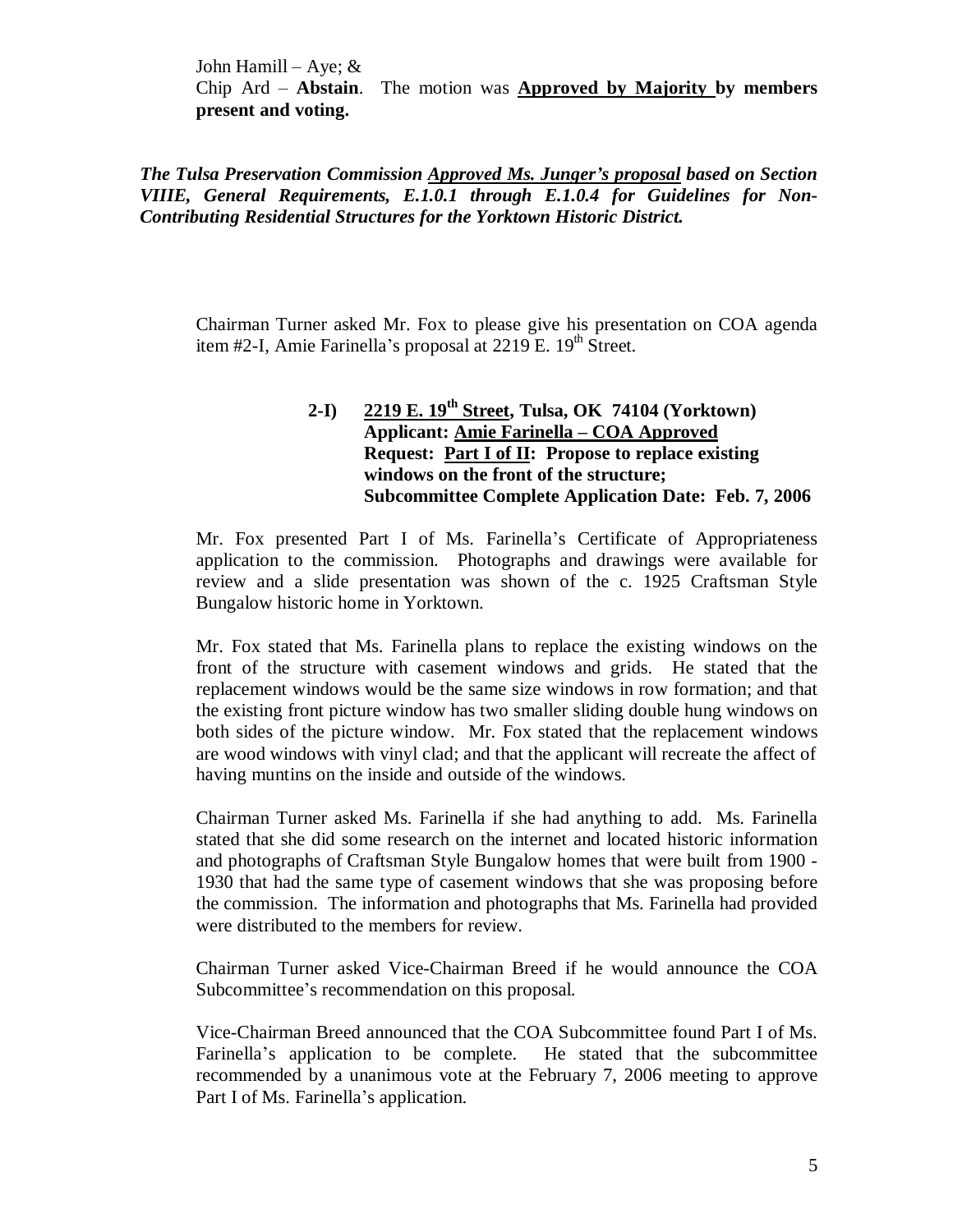Vice-Chairman Breed stated that the Subcommittee's decision to recommend approval of this proposal was based on the appropriate design guidelines for Rehabilitation in the Yorktown Historic District.

Vice-Chairman Breed made a motion to support the COA Subcommittee's recommendation to approve Part I of Ms. Farinella's application; and Mr. Fritz seconded.

Chairman Turner asked the neighborhood residents if they had any comments to make; and Mr. Radzinski stated that they did not have any comments.

Chairman Turner asked the commission if there were further discussion on Part I of this application. Hearing none, he asked Mrs. Warrior to please call roll.

#### **Roll Call Vote to Approve Part I of Ms. Farinella's application:**

Chairman Turner –Aye; Vice-Chairman Breed –Aye; Secretary O'Neal – Aye; Chuck Chastain – Aye; Herb Fritz – Aye; Charles Gilmore - Aye; Rex Ball –Aye; Michael Birkes –Aye; Barbara Smallwood – Aye; John Hamill - Aye; & Chip Ard –Aye. The motion was **Approved Unanimously by members present and voting.**

*The Tulsa Preservation Commission Approved Part I of Ms. Farinella's proposal based on Section VIIIA, Windows and Doors, A.1.2.3, A.1.2.4 & A.1.2.6 for Guidelines for Rehabilitation for the Yorktown Historic District.*

Chairman Turner asked Mr. Fox to please give his presentation on COA agenda item #2-II, Amie Farinella's proposal at  $2219$  E.  $19<sup>th</sup>$  Street.

> **2-II) 2219 E. 19th Street, Tulsa, OK 74104 (Yorktown) Applicant: Amie Farinella –COA Approved with conditions Part II of II: Propose to replace existing windows on the side of the structure with new energy-efficient double hung windows. Subcommittee Complete Application Date: Feb. 7, 2006**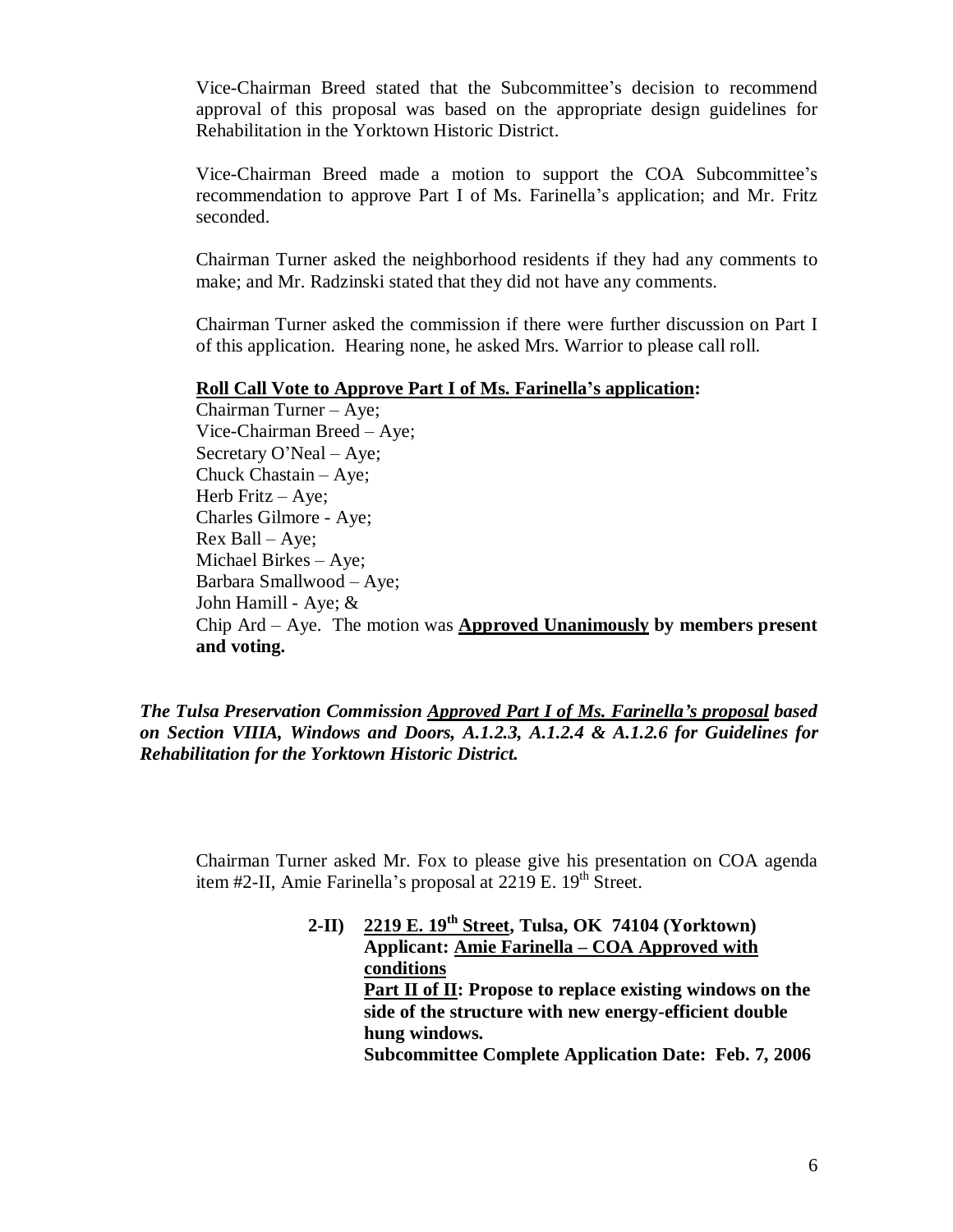Mr. Fox presented Part II of Ms. Farinella's Certificate of Appropriateness application to the commission. Photographs and drawings were available for review and a slide presentation was shown of the historic home in Yorktown.

Mr. Fox stated that Ms. Farinella plans to replace the existing double hung windows on the side of the structure with new energy-efficient double hung windows. He stated that the applicant plans to replace the double hung window on the porch also. The windows will be four over one (4/1). The frames will not be replaced; but they will have new sashes. Mr. Fox stated that the new energyefficient windows will fit right into the frames so that it doesn't change the appearance, the depth or the trim of the double hung windows. He stated that the COA Subcommittee had suggested that the applicant duplicate the muntin pattern with snap-in muntins on the inside and outside of the windows.

Chairman Turner asked Ms. Farinella if she had anything to add; and Ms. Farinella stated that she did not.

Chairman Turner asked Vice-Chairman Breed if he would announce the COA Subcommittee's recommendation on this proposal.

Vice-Chairman Breed announced that the COA Subcommittee found Part II of Ms. Farinella's application to be complete. He stated that the subcommittee recommended by a unanimous vote at the February 7, 2006 meeting to approve Part II of Ms. Farinella's application with the following conditions:

 $\Diamond$  That the applicant install muntins on the inside and outside of the new energy-efficient double hung windows.

Vice-Chairman Breed stated that the Subcommittee's decision to recommend approval of this proposal was based on the appropriate design guidelines for Rehabilitation in the Yorktown Historic District.

Vice-Chairman Breed made a motion to support the COA Subcommittee's recommendation to approve Part II of Ms. Farinella's application; and Ms. Smallwood seconded.

Chairman Turner asked the neighborhood residents if they had any comments to make; and Mr. Radzinski stated that they did not have any comments.

Chairman Turner asked the commission if there were further discussion on Part II of this application. Hearing none, he asked Mrs. Warrior to please call roll.

## **Roll Call Vote to Approve Part II of Ms. Farinella's application:**

Chairman Turner –Aye; Vice-Chairman Breed –Aye; Secretary O'Neal – Aye; Chuck Chastain – Aye; Herb Fritz – Aye; Charles Gilmore - Aye;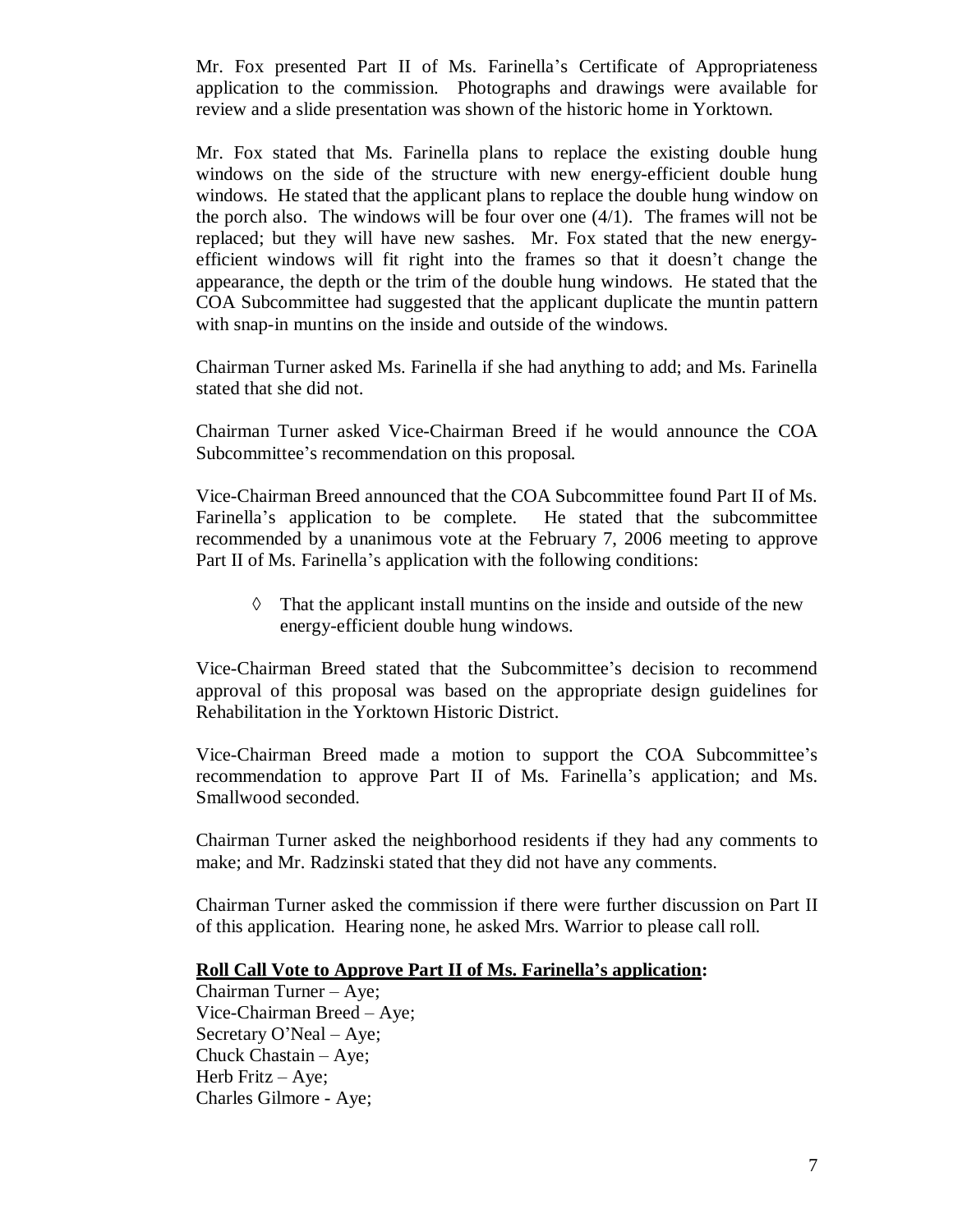Rex Ball –Aye; Michael Birkes – Aye; Barbara Smallwood – Aye; John Hamill - Aye; & Chip Ard – Aye. The motion was **Approved Unanimously by members present and voting.**

*The Tulsa Preservation Commission Approved Part II of Ms. Farinella's proposal based on Section VIIIA, Windows and Doors, A.1.2.3, A.1.2.4 & A.1.2.6 for Guidelines for Rehabilitation for the Yorktown Historic District.*

Chairman Turner asked Mr. Fox to please give his presentation on COA agenda item #3, Louis N. Schwing's proposal at 1628 S. Victor Avenue.

## **3) 1628 S. Victor Ave., Tulsa, OK 74104 (Yorktown) Applicant: Louis N. Schwing –COA Approved Request: Propose to remove existing chainlink fence from front yard. Subcommittee Complete Application Date: Feb. 7, 2006**

Mr. Fox presented Mr. Schwing's Certificate of Appropriateness application to the commission. Photographs and drawings were available for review and a slide presentation was shown of the c. 1924 historic home in Yorktown.

Mr. Fox stated that Mr. Schwing plans to remove the existing chain link fence from the front yard of the structure. He stated that the fence has a large hedge around it; and that he would like to have it removed.

Mr. Fox stated that he could not find a policy in the Yorktown Design Guidelines stating about the removal of a fence from the front yard; but that there were guidelines indicating about adding a fence to the front yard.

Chairman Turner asked Vice-Chairman Breed if he would announce the COA Subcommittee's recommendation on this proposal.

Vice-Chairman Breed announced that the COA Subcommittee found Mr. Schwing's application to be complete. He stated that the Subcommittee recommended by a unanimous vote at the February 7, 2006 meeting to approve Mr. Schwing's application; and that the Subcommittee's decision to recommend approval of this proposal was based on the appropriate design guidelines for Additions in the Yorktown Historic District.

Vice-Chairman Breed made a motion to support the COA Subcommittee's recommendation to approve Mr. Schwing's application; and Secretary O'Neal seconded.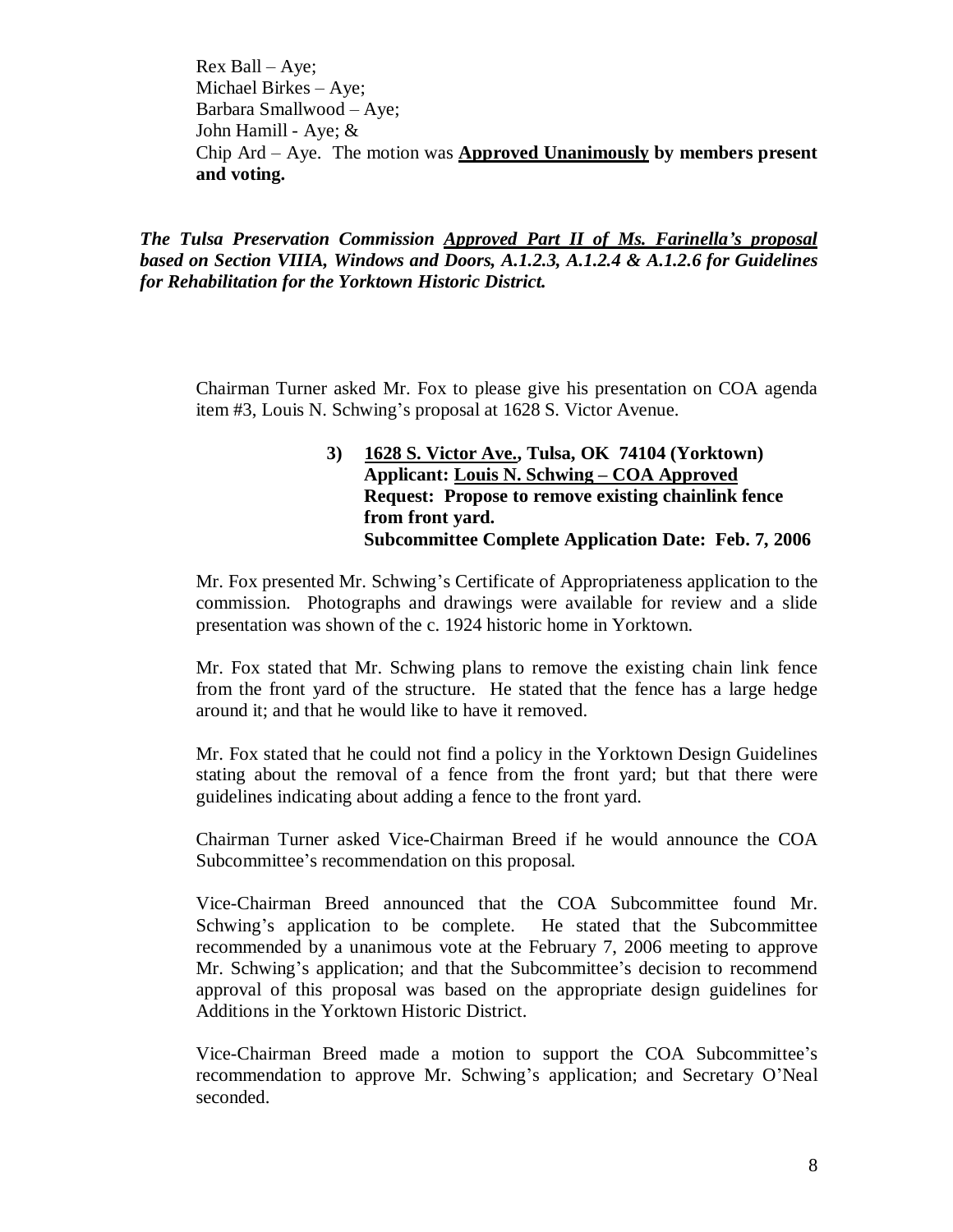Chairman Turner asked if Mr. Schwing was present; and Mr. Fox stated that he was not.

Mr. Radzinski asked Chairman Turner for permission to comment on Mr. Schwing's proposal; and Chairman Turner responded by stating that he could. Mr. Radzinski stated that he and the neighborhood residents support Mr. Schwing's proposal of the removal of the fence,

Chairman Turner asked Mrs. Warrior go call roll.

## **Roll Call Vote to Approve Mr. Schwing's application:**

Chairman Turner –Aye; Vice-Chairman Breed –Aye; Secretary O'Neal – Aye; Chuck Chastain – Aye; Herb Fritz – Aye; Charles Gilmore - Aye; Rex Ball –Aye; Michael Birkes – Aye; Barbara Smallwood – Aye; John Hamill - Aye; & Chip Ard – Aye. The motion was **Approved Unanimously by members present and voting.**

Chairman Turner asked Mr. Fox why the removal of a fence was brought before the commission; and shouldn't it have been a staff approval? Mr. Fox stated that there are no policies on the removal of a fence in the Yorktown Historic District; and that he believed that the application should have been reviewed. Chairman Turner and other commission members believe that this issue should be reviewed at a subcommittee level of whether staff should be able to staff approve the removal of a fence in the Yorktown district.

*The Tulsa Preservation Commission Approved Mr. Schwing's proposal based on Section VIIIB, Building Site, B.1.1.3 for Guidelines for Additions to Existing Residential Structures for the Yorktown Historic District.*

Chairman Turner moved to COA agenda item #5, Nathan Harmon's proposal at 1573 E. 19<sup>th</sup> Street, because applicant #4 wasn't in attendance. Chairman Turner stated that the commission will review COA agenda item #4 last.

> **5) 1573 E. 19th Street, Tulsa, OK 74120 (Swan Lake) Applicant: Nathan Harmon –COA Approved Request: Propose to construct a 470 square foot addition to existing structure. Subcommittee Complete Application Date: Feb. 7, 2006**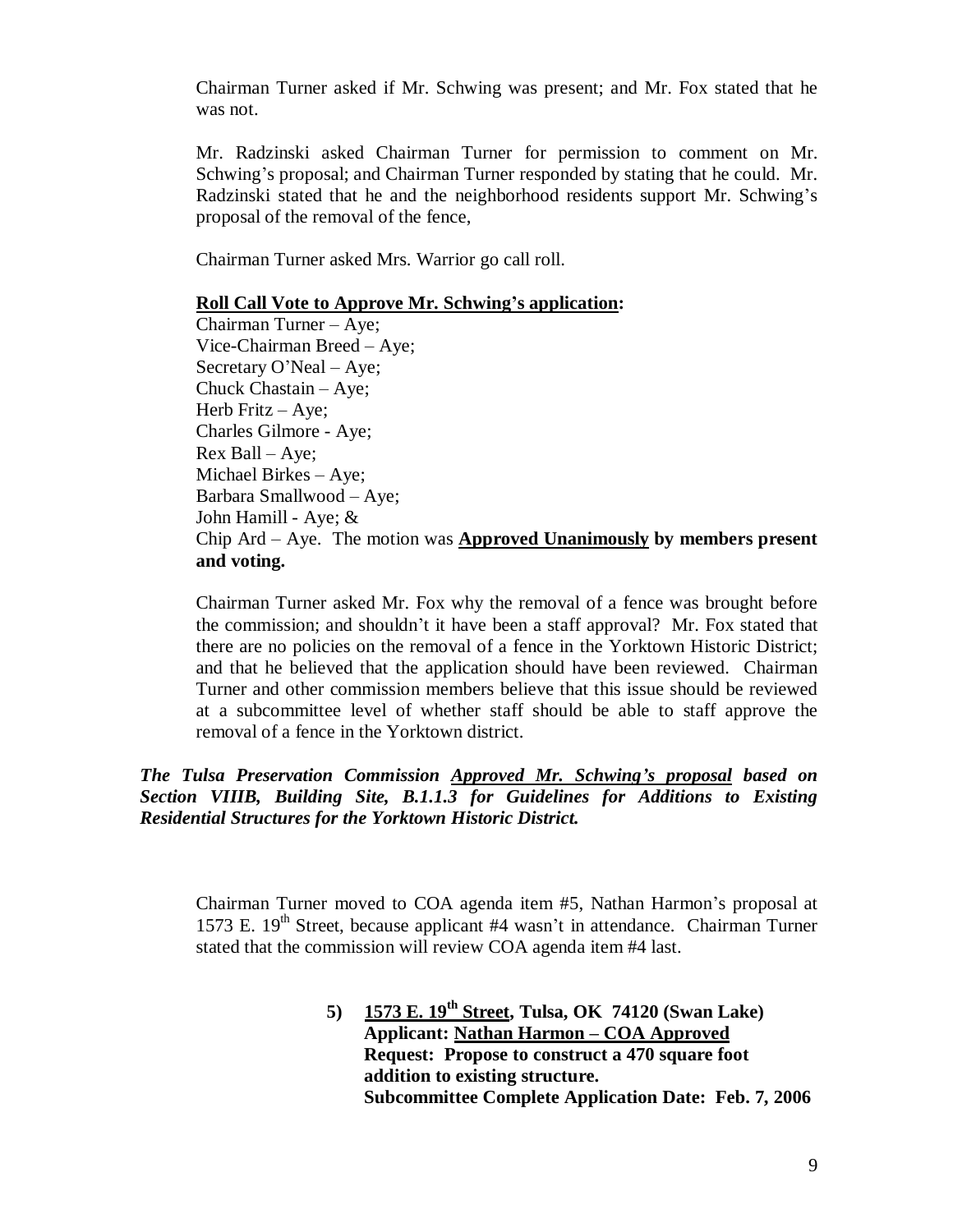Mr. Fox presented Mr. Harmon's Certificate of Appropriateness application to the commission. Photographs and drawings were available for review and a slide presentation was shown of the c. 1923 historic home in Swan Lake.

Mr. Fox stated that Mr. Harmon plans to construct a 470 square foot addition to the existing structure. He stated that the new construction will be behind the primary structure. Mr. Fox stated that the applicant proposes to extend the roof line and tie it into the primary structure's roof line to the rear of the house. The siding, roof shingles, gutter and downspout will all match the existing as indicated on the plans. Mr. Fox stated that, according to the legal description that Mr. Harmon has provided for the commission to review, he already has a variance for the proposal from the Board of Adjustment to build the new construction. Mr. Fox stated that Mr. Harmon will be installing small Andersen wood casement windows that have vinyl cladding on the outside. He distributed the Andersen window brochure to the members for review.

Chairman Turner asked Mr. Harmon if he had anything to add. Mr. Harmon stated that they have been approved for livability (having to do with how much yard is available) and also for the rear setback (zone RS-3).

Chairman Turner asked Vice-Chairman Breed if he would announce the COA Subcommittee's recommendation on this proposal.

Vice-Chairman Breed announced that the COA Subcommittee found Mr. Harmon's application to be complete. He stated that the subcommittee recommended by a unanimous vote at the February 7, 2006 meeting to approve Mr. Harmon's application.

Vice-Chairman Breed stated that the Subcommittee's decision to recommend approval of this proposal was based on the appropriate design guidelines for Additions in the Swan Lake Historic District.

Vice-Chairman Breed made a motion to support the COA Subcommittee's recommendation to approve Mr. Harmon's application; and Secretary O'Neal seconded.

Chairman Turner asked the neighborhood residents if they had any comments to make; and Mr. Chip Atkins, President of Swan Lake Neighborhood Association stated that they did not have any comments.

Chairman Turner asked the commission if there were further discussion on Mr. Harmon's application. Hearing none, he asked Mrs. Warrior to please call roll.

### **Roll Call Vote to Approve Mr. Harmon's application:**

Chairman Turner –Aye; Vice-Chairman Breed –Aye; Secretary O'Neal – Aye; Chuck Chastain – Aye;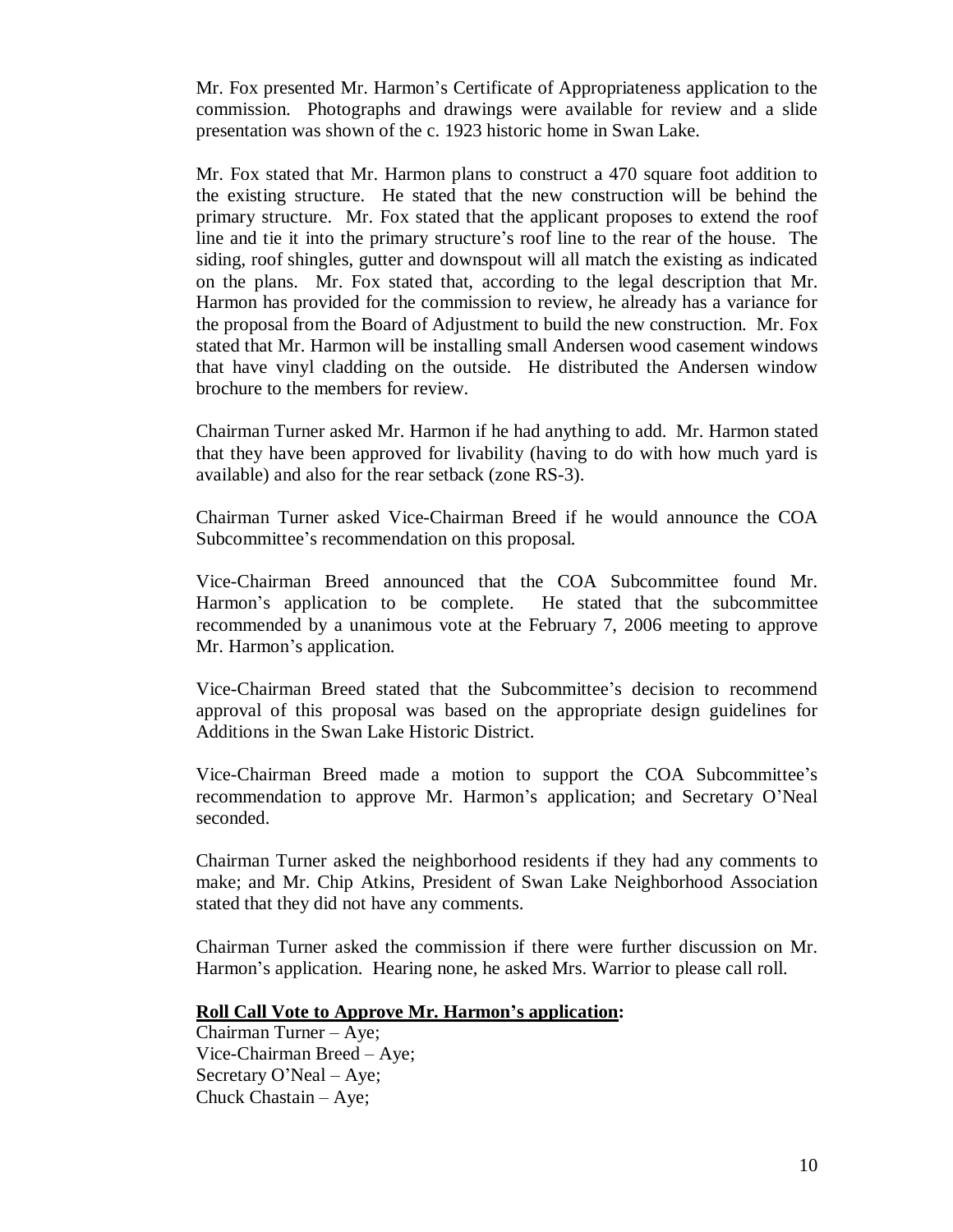Herb Fritz  $-$  Aye; Charles Gilmore - Aye; Rex Ball –Aye; Michael Birkes – Aye; Barbara Smallwood – Aye; John Hamill - Aye; & Chip Ard – Aye. The motion was **Approved Unanimously by members present and voting.**

*The Tulsa Preservation Commission Approved Mr. Harmon's proposal based on Section VIIIB General Requirements, B.1.0.1, B.1.0.2, & Building Materials and Elements, B.1.2.1 & B.1.2.2 for Guidelines for Additions to Existing Structures for the Swan Lake Historic District.*

Chairman Turner asked Mr. Fox to please give his presentation on COA agenda item #6-I, Wes Barbee/Dan Wilson's proposal at  $217 \text{ E}$ .  $18^{\text{th}}$  Street.

> **6-I) 217 E. 18th Street, Tulsa, OK 74119 (N. Maple Ridge) Applicant: Wes Barbee/Dan Wilson – COA Approved Request: Part I of IV: Propose to rehabilitate existing side porch and install new double hung wooden windows on front and sides of porch; Subcommittee Complete Application Date: Feb. 7, 2006**

Mr. Fox presented Part I of Mr. Barbee and Mr. Wilson's Certificate of Appropriateness application to the commission. Photographs and drawings were available for review and a slide presentation was shown of the c. 1905 American Foursquare historic home in North Maple Ridge.

Mr. Fox stated that Mr. Barbee and Mr. Wilson plan to rehabilitate the existing side porch and install the new double hung wooden windows on the front and sides of the porch. Mr. Fox stated that they have provided a drawing of the porch showing that the cap rail will be 2X6; the columns 6X6; the balisters 2X2; and the rail will be 2X4.

Chairman Turner asked Mr. Barbee if he had anything to add; and Mr. Barbee stated that he did not.

Chairman Turner asked Vice-Chairman Breed if he would announce the COA Subcommittee's recommendation on Part I of this proposal.

Vice-Chairman Breed announced that the COA Subcommittee found Part I of this application to be complete. He stated that the subcommittee recommended by a unanimous vote at the February 7, 2006 meeting to approve Part I of this application.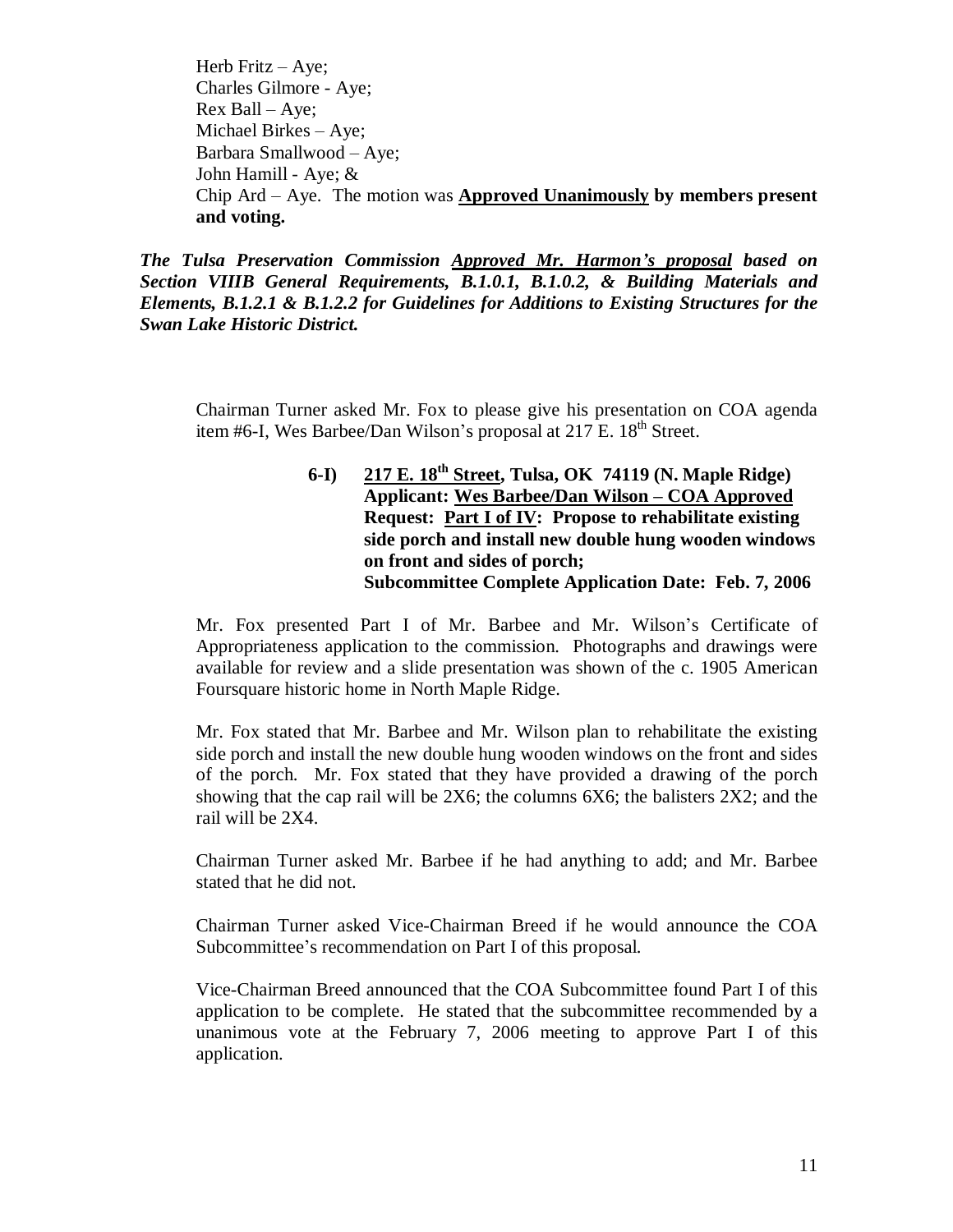Vice-Chairman Breed stated that the Subcommittee's decision to recommend approval of Part I of this proposal was based on the appropriate design guidelines for Rehabilitation in the North Maple Ridge Historic District.

Vice-Chairman Breed made a motion to support the COA Subcommittee's recommendation to approve Part I of Mr. Barbee and Mr. Wilson's application; and Secretary O'Neal seconded.

Chairman Turner asked the neighborhood residents if they had any comments to make; and no one responded to having any comments.

Chairman Turner asked the commission if there were further discussion on Part I of this application. Hearing none, he asked Mrs. Warrior to please call roll.

#### **Roll Call Vote to Approve Part I of Mr. Barbee & Mr. Wilson's application:**

Chairman Turner –Aye; Vice-Chairman Breed –Aye; Secretary O'Neal – Aye; Chuck Chastain – Aye; Herb Fritz – Aye; Charles Gilmore - Aye; Rex Ball –Aye; Michael Birkes – Aye; Barbara Smallwood – Aye; John Hamill - Aye; & Chip Ard – Aye. The motion was **Approved Unanimously by members present and voting.**

*The Tulsa Preservation Commission Approved Part I of Mr. Barbee & Mr. Wilson's proposal based on Section VIIIA, Building Wall Materials, A.1.1.1, A.1.1.2 & Windows and Doors, A.1.2.3, A.1.2.5 & A.1.2.6 for the North Maple Ridge Historic District.*

Chairman Turner asked Mr. Fox to please give his presentation on COA agenda item #6-II, Wes Barbee/Dan Wilson's proposal at  $217$  E.  $18<sup>th</sup>$  Street.

> **6-II) 217 E. 18th Street, Tulsa, OK 74119 (N. Maple Ridge) Applicant: Wes Barbee/Dan Wilson – COA Approved Part II of IV: Propose to replace existing front door & side lights with new front door and side lights; Subcommittee Complete Application Date: Feb. 4, 2006**

Mr. Fox presented Part II of Mr. Barbee and Mr. Wilson's Certificate of Appropriateness application to the commission. Photographs and drawings were available for review and a slide presentation was shown of the historic home in North Maple Ridge.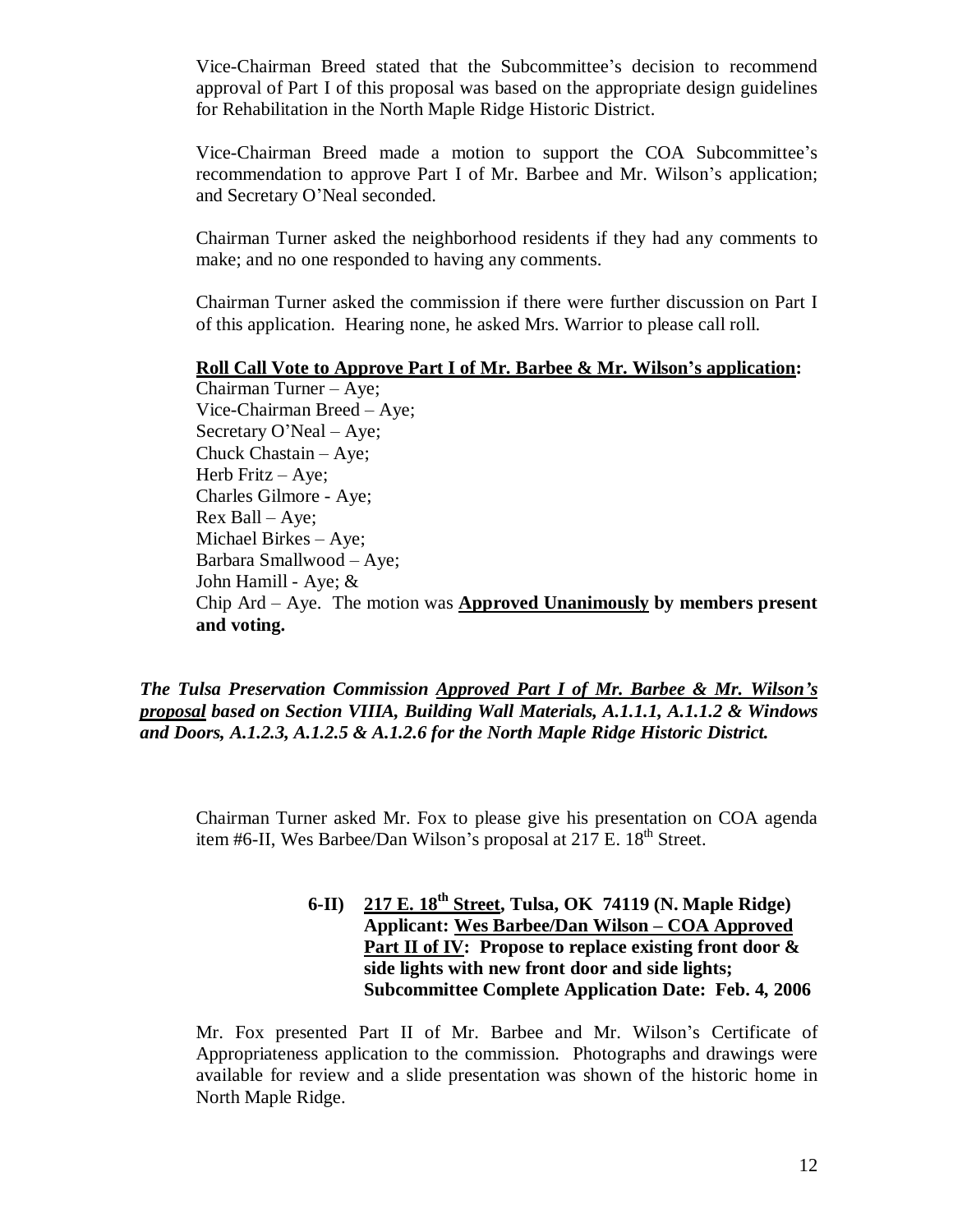Mr. Fox stated that Mr. Barbee and Mr. Wilson plan to replace the existing front door and side lights with a new front door and side lights with the same dimensions as the existing. He stated that the Subcommittee had suggested that the applicants submit a brochure of the new door and side lights to the commission. Mr. Fox stated that the applicants provided the commission with a brochure to review of the new door and side lights.

Chairman Turner asked Mr. Barbee if he had anything to add; and Mr. Barbee stated that he did not.

Chairman Turner asked Vice-Chairman Breed if he would announce the COA Subcommittee's recommendation on Part II of this proposal.

Vice-Chairman Breed announced that the COA Subcommittee found Part II of this application to be complete. He stated that the subcommittee recommended by a majority vote at the February 7, 2006 meeting to approve Part II of this application under the following conditions:

- o That the applicants should provide a brochure of the front door and side lights to the commission on 02-09-2006; and that
- o The applicants may come back with a lighted door with exterior muntins

Vice-Chairman Breed stated that the Subcommittee's decision to recommend approval of Part II of this proposal was based on the appropriate design guidelines for Rehabilitation in the North Maple Ridge Historic District.

Vice-Chairman Breed made a motion to support the COA Subcommittee's recommendation to approve Part II of Mr. Barbee and Mr. Wilson's application; and Secretary O'Neal seconded.

Chairman Turner asked the neighborhood residents if they had any comments to make; and no one responded to having any comments.

Chairman Turner asked the commission if there were further discussion on Part II of this application. Hearing none……he asked Mrs. Warrior to please call roll.

## **Roll Call Vote to Approve Part II of Mr. Barbee & Mr. Wilson's application:**

Chairman Turner –Aye; Vice-Chairman Breed –Aye; Secretary O'Neal – Aye; Chuck Chastain – Aye; Herb Fritz – Aye; Charles Gilmore - Aye; Rex Ball –Aye; Michael Birkes – Aye; Barbara Smallwood – Aye; John Hamill - Aye; &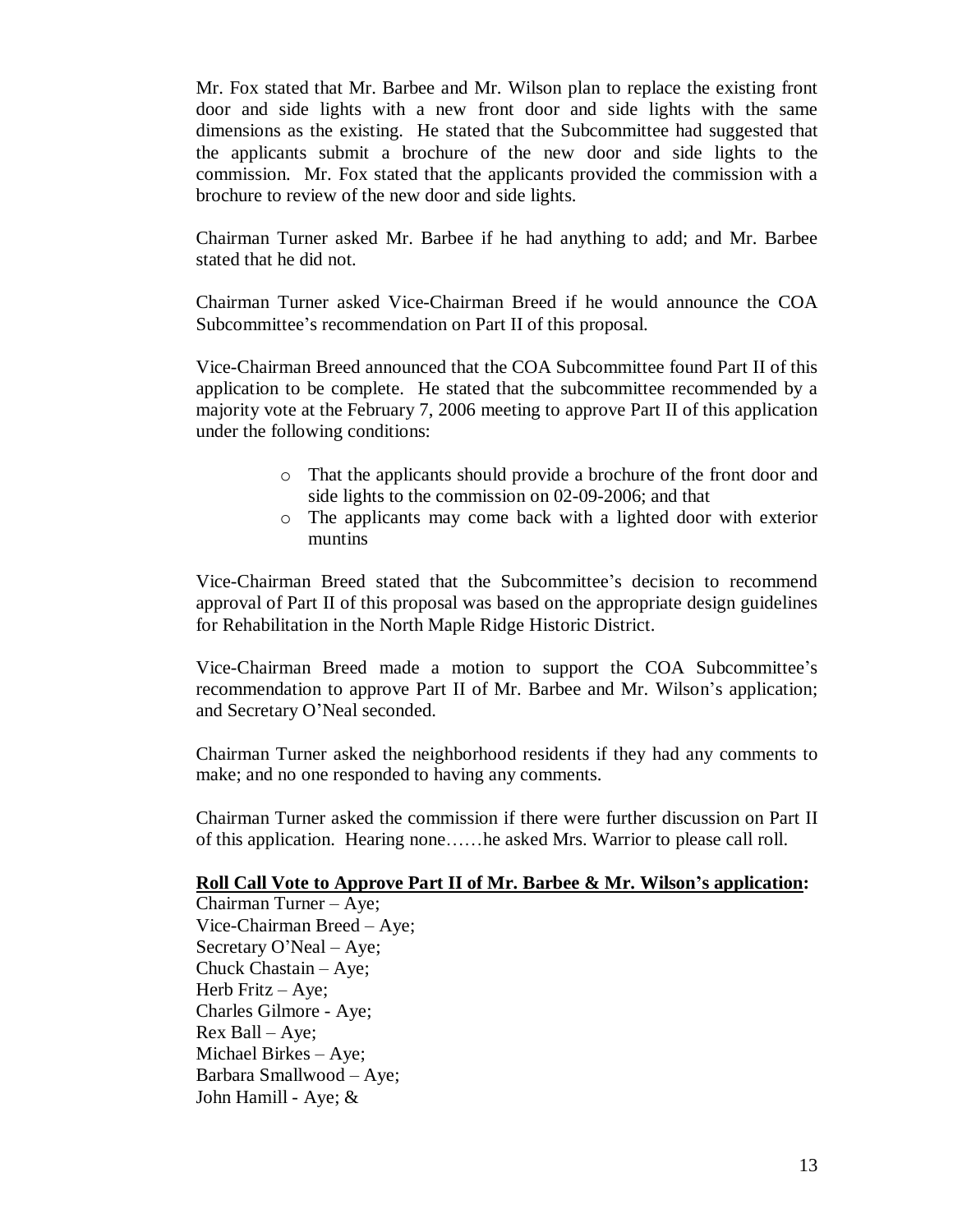Chip Ard – Aye. The motion was **Approved Unanimously by members present and voting.**

*The Tulsa Preservation Commission Approved Part II of Mr. Barbee & Mr. Wilson's proposal based on Section VIIIA, Windows and Doors, A.1.2.1, A.1.2.3, & A.1.2.8 for Rehabilitation of Existing Buildings for the North Maple Ridge Historic District.*

Chairman Turner asked Mr. Fox to please give his presentation on COA agenda item #6-III, Wes Barbee/Dan Wilson's proposal at  $217 \text{ E}$ .  $18^{\text{th}}$  Street.

## **6-III) 217 E. 18th Street, Tulsa, OK 74119 (N. Maple Ridge) Applicant: Wes Barbee/Dan Wilson – COA Approved Part III of IV: Propose to wrap existing 4X4 columns on front porch; Subcommittee Complete Application Date: Feb. 7, 2006**

Mr. Fox presented Part III of Mr. Barbee and Mr. Wilson's Certificate of Appropriateness application to the commission. Photographs and drawings were available for review and a slide presentation was shown of the historic home in North Maple Ridge.

Mr. Fox stated that Mr. Barbee and Mr. Wilson plan to wrap the existing 4X4 columns on the front porch with 6X6 wood columns. He stated that no other elements will be changed on the porch other than enlarging the columns from 4X4 to 6X6.

Chairman Turner asked Mr. Barbee if he had anything to add; and Mr. Barbee stated that he did not.

Chairman Turner asked Vice-Chairman Breed if he would announce the COA Subcommittee's recommendation on Part III of this proposal.

Vice-Chairman Breed announced that the COA Subcommittee found Part III of this application to be complete. He stated that the subcommittee recommended by a majority vote at the February 7, 2006 meeting to approve Part III of this application.

Vice-Chairman Breed stated that the Subcommittee's decision to recommend approval of Part III of this proposal was based on the appropriate design guidelines for Rehabilitation in the North Maple Ridge Historic District.

Vice-Chairman Breed made a motion to support the COA Subcommittee's recommendation to approve Part III of Mr. Barbee and Mr. Wilson's application; and Secretary O'Neal seconded.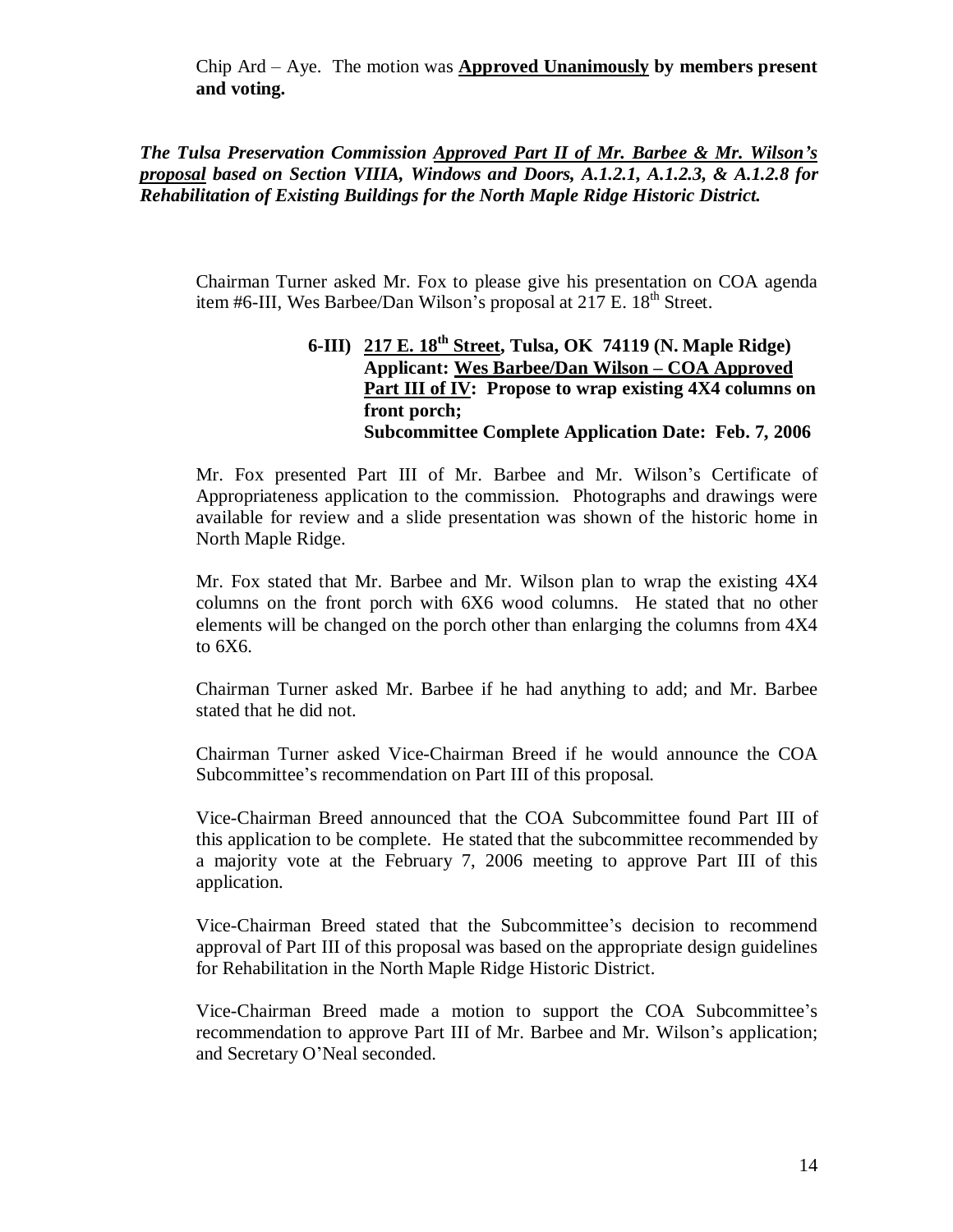Chairman Turner asked the neighborhood residents if they had any comments to make; and no one responded to having any comments.

Chairman Turner asked the commission if there were further discussion on Part III of this application. Hearing none, he asked Mrs. Warrior to please call roll.

## **Roll Call Vote to Approve Part III of Mr. Barbee & Mr. Wilson's application:**

Chairman Turner –Aye; Vice-Chairman Breed –Aye; Secretary O'Neal – Aye; Chuck Chastain – Aye; Herb Fritz – Aye; Charles Gilmore - Aye; Rex Ball –Aye; Michael Birkes – Aye; Barbara Smallwood – Aye; John Hamill - Aye; & Chip Ard – Aye. The motion was **Approved Unanimously by members present and voting.**

## *The Tulsa Preservation Commission Approved Part III of Mr. Barbee & Mr. Wilson's proposal based on Section VIIIA, Porches, A.1.4.1, & A.1.4.2 for Rehabilitation of Existing Buildings for the North Maple Ridge Historic District.*

Chairman Turner asked Mr. Fox to please give his presentation on COA agenda item #6-IV, Wes Barbee/Dan Wilson's proposal at  $217$  E.  $18<sup>th</sup>$  Street.

## **6-IV) 217 E. 18th Street, Tulsa, OK 74119 (N. Maple Ridge) Applicant: Wes Barbee/Dan Wilson – COA Approved Part IV of IV: Propose to construct railings on side & front porch Subcommittee Complete Application Date: Feb. 7, 2006**

Mr. Fox presented Part IV of Mr. Barbee and Mr. Wilson's Certificate of Appropriateness application to the commission. Photographs and drawings were available for review and a slide presentation was shown of the historic home in North Maple Ridge.

Mr. Fox stated that Mr. Barbee and Mr. Wilson plan to construct railings on the side and front of the porch; and that they have provided a drawing to support their request specifying the dimensions.

Chairman Turner asked Mr. Barbee if he had anything to add; and Mr. Barbee stated that he did not.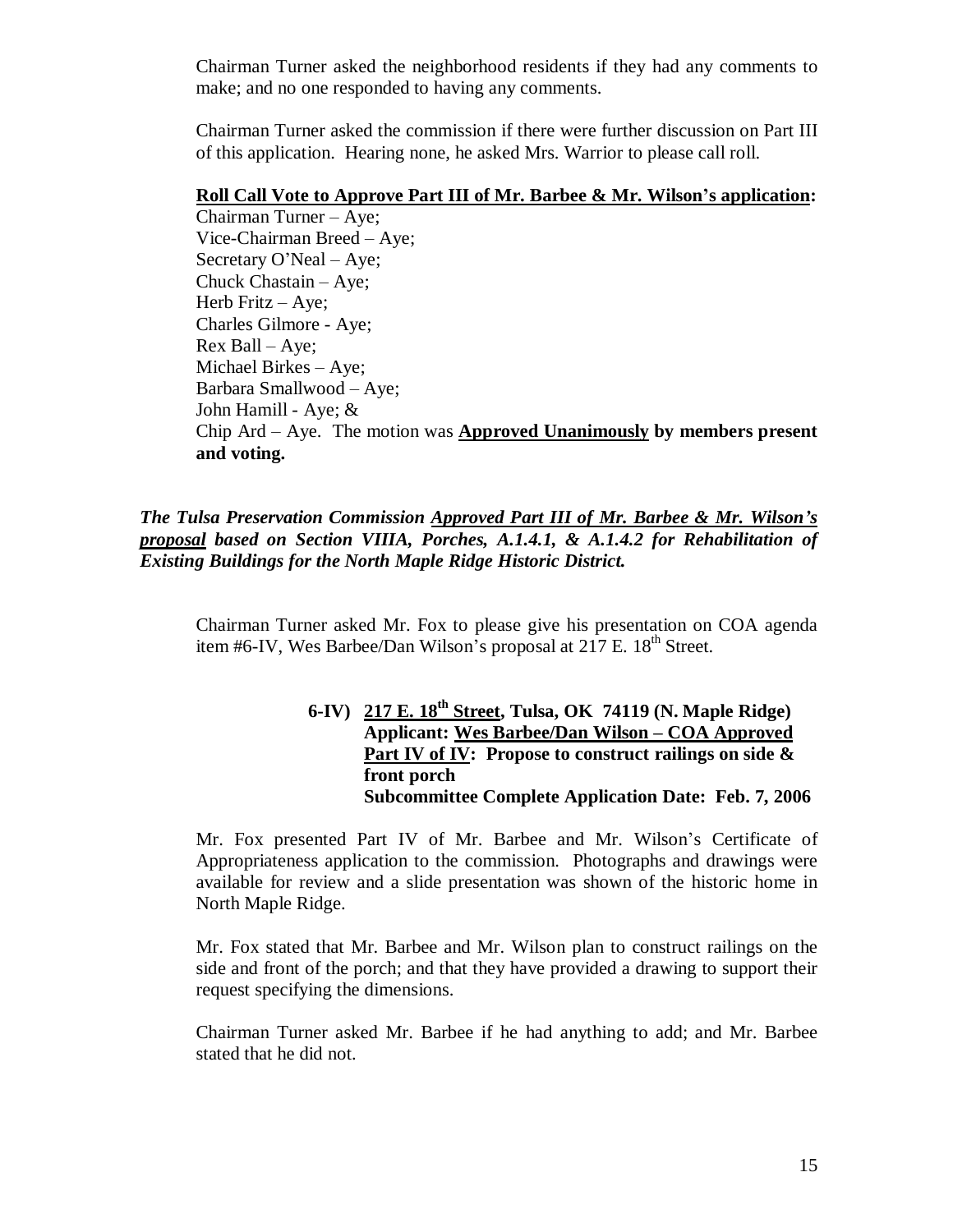Chairman Turner asked Vice-Chairman Breed if he would announce the COA Subcommittee's recommendation on Part IV of this proposal.

Vice-Chairman Breed announced that the COA Subcommittee found Part IV of this application to be complete. He stated that the subcommittee recommended by a majority vote at the February 7, 2006 meeting to approve Part IV of this application.

Vice-Chairman Breed stated that the Subcommittee's decision to recommend approval of Part IV of this proposal was based on the appropriate design guidelines for Rehabilitation in the North Maple Ridge Historic District.

Vice-Chairman Breed made a motion to support the COA Subcommittee's recommendation to approve Part IV of Mr. Barbee and Mr. Wilson's application; and Secretary O'Neal seconded.

Chairman Turner asked the neighborhood residents if they had any comments to make. Mr. Atkins stated that he would like to compliment Mr. Barbee and Mr. Wilson for planning to do such a great job on this house.

Chairman Turner asked the commission if there were further discussion on Part IV of this application. Hearing none, he asked Mrs. Warrior to please call roll.

## **Roll Call Vote to Approve Part IV of Mr. Barbee & Mr. Wilson's application:**

Chairman Turner –Aye; Vice-Chairman Breed –Aye; Secretary O'Neal – Aye; Chuck Chastain – Aye; Herb Fritz – Aye; Charles Gilmore - Aye; Rex Ball –Aye; Michael Birkes – Aye; Barbara Smallwood – Aye; John Hamill - Aye; & Chip Ard – Aye. The motion was **Approved Unanimously by members present and voting.**

*The Tulsa Preservation Commission Approved Part IV of Mr. Barbee & Mr. Wilson's proposal based on Section VIIIA, Porches, A.1.4.1, & A.1.4.2 for Rehabilitation of Existing Buildings for the North Maple Ridge Historic District.*

Chairman Turner asked Mr. Fox to please give his presentation on COA agenda item #7, Bill M. Butts' proposal at  $2132$  E.  $19<sup>th</sup>$  Street.

> **7) 2132 E. 19th Street, Tulsa, OK 74104 (Yorktown) Applicant: Bill M. Butts – COA Denied**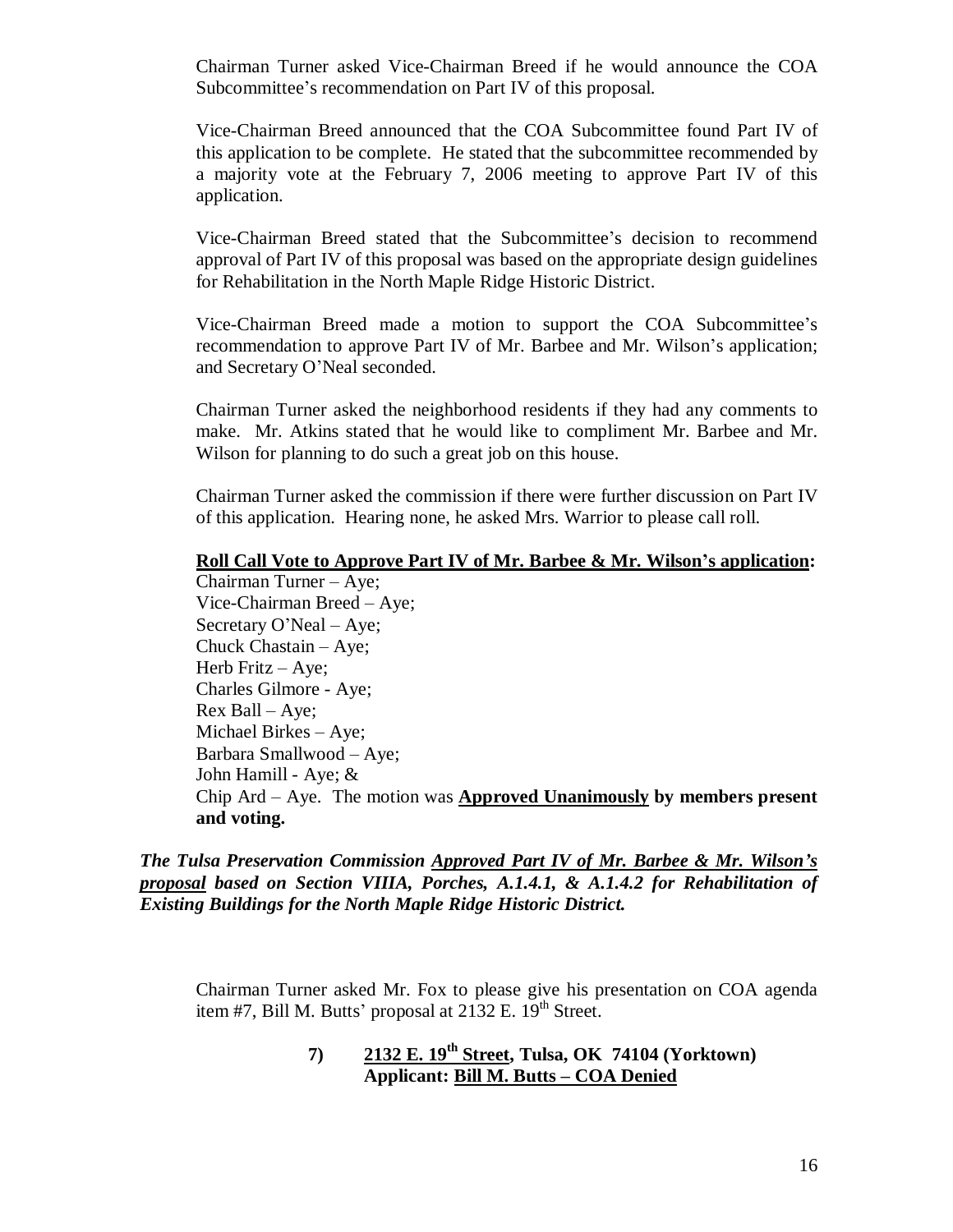## **Request: Demolition of existing structure located at 2132 E. 19th Street. Subcommittee Complete Application Date: Feb. 7, 2006**

Mr. Fox presented Mr. Butts' Certificate of Appropriateness application to the commission. Photographs and drawings were available for review and a slide presentation was shown of the c. 1930 Craftsman Bungalow historic home in Yorktown.

Mr. Fox stated that Mr. Butts plans to demolish the existing structure at 2132 E.  $19<sup>th</sup>$  Street. He stated that an historic preservation (hp) request has to meet one of the three requirements of being demolished according to the City Ordinance, Chapter 10A, Section 1055.D, Applications Involving Demolition – Stay. Mr. Fox stated that if one of the three requirements was not met the commission could not grant permission for demolition. Mr. Fox stated that Mr. Butts' request for demolition did not meet (b) – stating: That the building or structure does not contribute significantly to the district. Mr. Fox stated that the building does constitute to the district. Mr. Fox stated that he doesn't have any evidence of (a) stating: Imminently dangerous to life and property; and (c) stating: That the building or structure cannot be preserved.

Chairman Turner asked Vice-Chairman Breed if he would announce the COA Subcommittee's recommendation on this proposal.

Vice-Chairman Breed announced that the COA Subcommittee found Mr. Butts' application to be complete. He stated that the Subcommittee recommended by a unanimous vote at the February 7, 2006 meeting denial of Mr. Butts' application; and that the Subcommittee's decision to recommend denial of this proposal was based on the appropriate design guidelines for Demolitions for the Yorktown Historic District.

Vice-Chairman Breed made a motion to support the COA Subcommittee's recommendation to deny Mr. Butts' application; and Secretary O'Neal seconded.

Chairman Turner asked Mr. Butts if he had anything to add. Mr. Butts stated that he has viable plans for development on this site; and that he can understand the passion that the historic preservation has regarding to this property in the midtown area. Mr. Butts stated that he would be more than happy to donate the structure to anyone who was interested in having it.

Mr. Radzinski stated that he agrees with Mr. Butts to donate this house to someone that will show a good faith effort toward having it. He stated that he is opposed to having a good sound house as this structure is demolished; and that this is indeed a contributing structure that should be saved.

Mr. Atkins stated that he supports Mr. Butts' decision making regarding to the demolition request; even though he's opposed to having the structure torn down. Some of the commissioners were confused by Mr. Atkins' statement; and asked Mr. Atkins to clarify. Mr. Atkins stated that he does support whatever Mr. Butts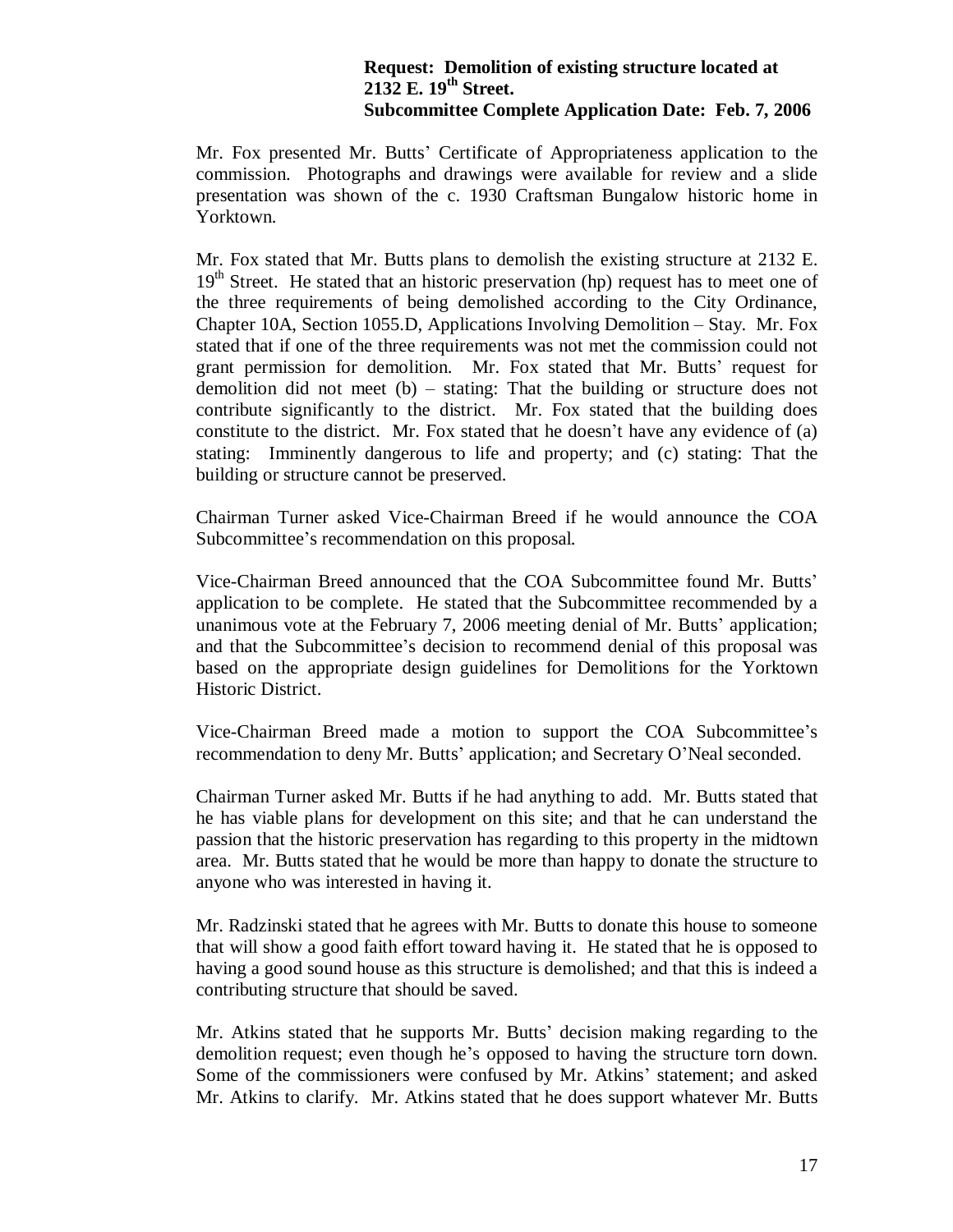does because his construction work blends in with the neighborhood; and that Mr. Butts has responsible building ethics.

Mr. Butts stated that he would like to records to state that: Mr. Atkins has been trying to convince him to change his mind during the past twenty-five minutes of this meeting not to demolish the structure. Staff asked Mr. Butts if he would consider selling the existing property if they could find some way to facilitate the property for rehabilitation over the next sixty days that the stay would be in affect. Mr. Butts stated that he would consider it. Chairman Turner thanked Mr. Butts for his comments.

Chairman Turner asked the commission if there were further discussion on this application. Hearing none, he asked Mrs. Warrior to please call roll.

### **Roll Call Vote to Deny Mr. Butts' application:**

Chairman Turner –Aye; Vice-Chairman Breed –Aye; Secretary O'Neal – Aye; Chuck Chastain – Aye; Herb Fritz – Aye; Charles Gilmore - Aye; Rex Ball –Aye; Michael Birkes – Aye; Barbara Smallwood – Aye; John Hamill - Aye; & Chip Ard – Aye. The motion was **Approved Unanimously to Deny by members present and voting.**

*The Tulsa Preservation Commission Denied Mr. Butts' proposal based on the City Ordinance, Chapter 10A, Section 1055.D, Applications Involving Demolition – Stay for the Yorktown Historic District.*

Chairman Turner moved back to COA agenda item #4, Daniel J. Flannery's proposal at 1303 E.  $17<sup>th</sup>$  Place in Swan Lake.

Chairman Turner asked Mr. Fox to please give his presentation on Mr. Flannery's proposal.

> **4) 1303 E. 17th Place, Tulsa, OK 74120 (Swan Lake) Applicant: Daniel J. Flannery – COA Approved Request: Propose to construct a 4 foot wooden plank fence in front yard. Subcommittee Complete Application Date: Feb. 7, 2006**

Mr. Fox presented Mr. Flannery's Certificate of Appropriateness application to the commission. Photographs and drawings were available for review and a slide presentation was shown of the c. 1920 historic home in Swan Lake.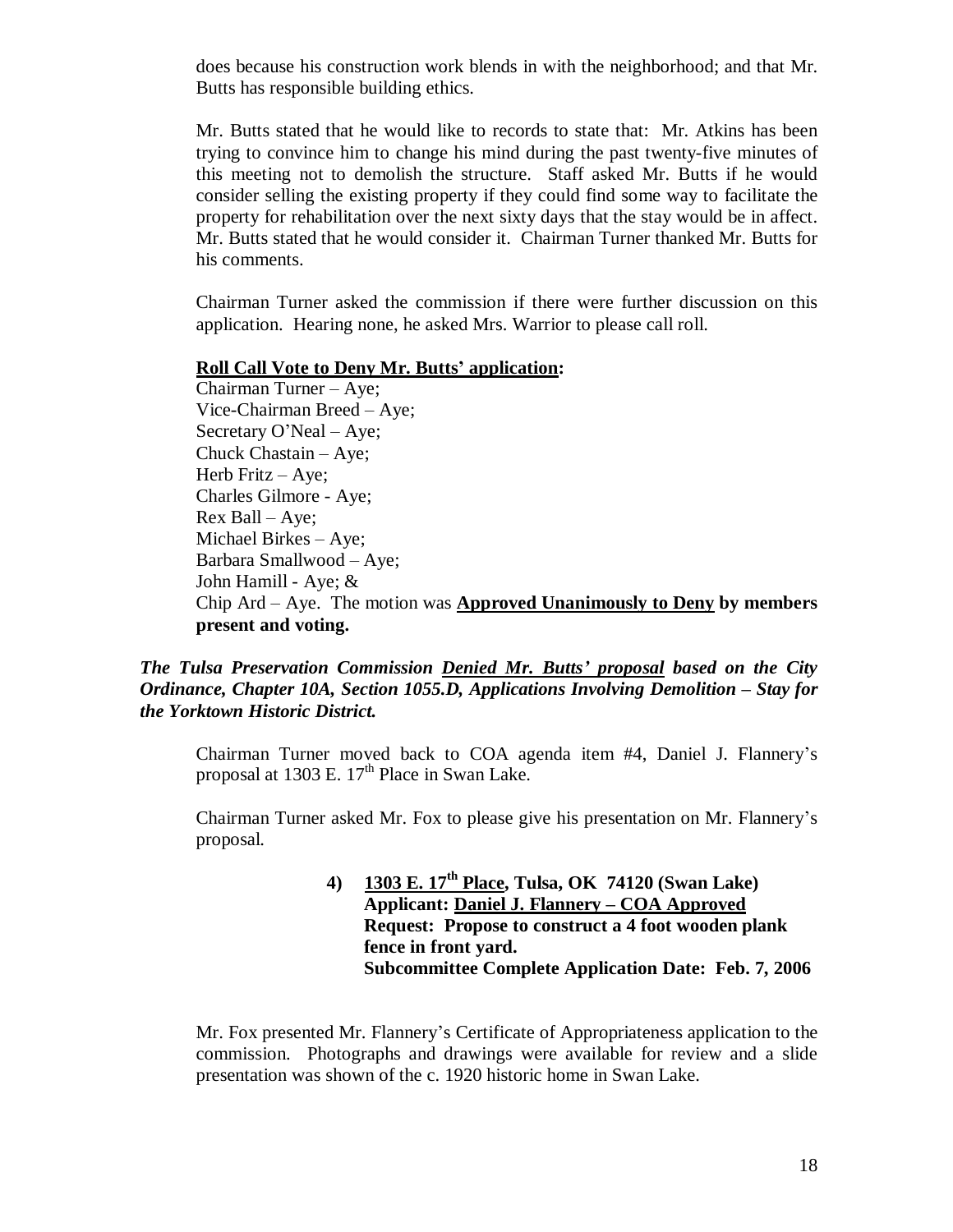Mr. Fox stated that Mr. Flannery has constructed a 4 foot wooden plank fence in the front yard. Mr. Fox presented a photograph of the fence to the commission for review.

Chairman Turner asked Vice-Chairman Breed if he would announce the COA Subcommittee's recommendation on Mr. Flannery's proposal.

Vice-Chairman Breed announced that the COA Subcommittee found Mr. Flannery's application to be complete. He stated that the subcommittee recommended by a majority vote at the February 7, 2006 meeting to approve Mr. Flannery's application.

Vice-Chairman Breed stated that the Subcommittee's decision to recommend approval of Mr. Flannery's proposal was based on the appropriate design guidelines for Additions in the Swan Lake Historic District.

Vice-Chairman Breed made a motion to support the COA Subcommittee's recommendation to approve Mr. Flannery's application; and Secretary O'Neal seconded.

Chairman Turner asked the neighborhood residents if they had any comments to make. Mr. Atkins stated that this fence is the third fence that has been installed since historic preservation went into effect; and that he will support whatever decision that the Tulsa Preservation Commission makes.

Chairman Turner asked the commission if there were further discussion on this application. Hearing none, he asked Mrs. Warrior to please call roll.

### **Roll Call Vote to Approve Mr. Flannery's application:**

Chairman Turner –Aye; Vice-Chairman Breed –Aye; Secretary O'Neal – Aye; Chuck Chastain – Aye; Herb Fritz – Aye; Charles Gilmore - Aye; Rex Ball –Aye; Michael Birkes – Aye; Barbara Smallwood – Aye; John Hamill - Aye; & Chip Ard – Aye. The motion was **Approved Unanimously by members present and voting.**

*The Tulsa Preservation Commission Approved Mr. Flannery's proposal based on Section VIIIB, General Requirements, B.1.0.2 & Building Site, B.1.1.1 & B.1.1.3 for Additions to Existing Structures for the Swan Lake Historic District.*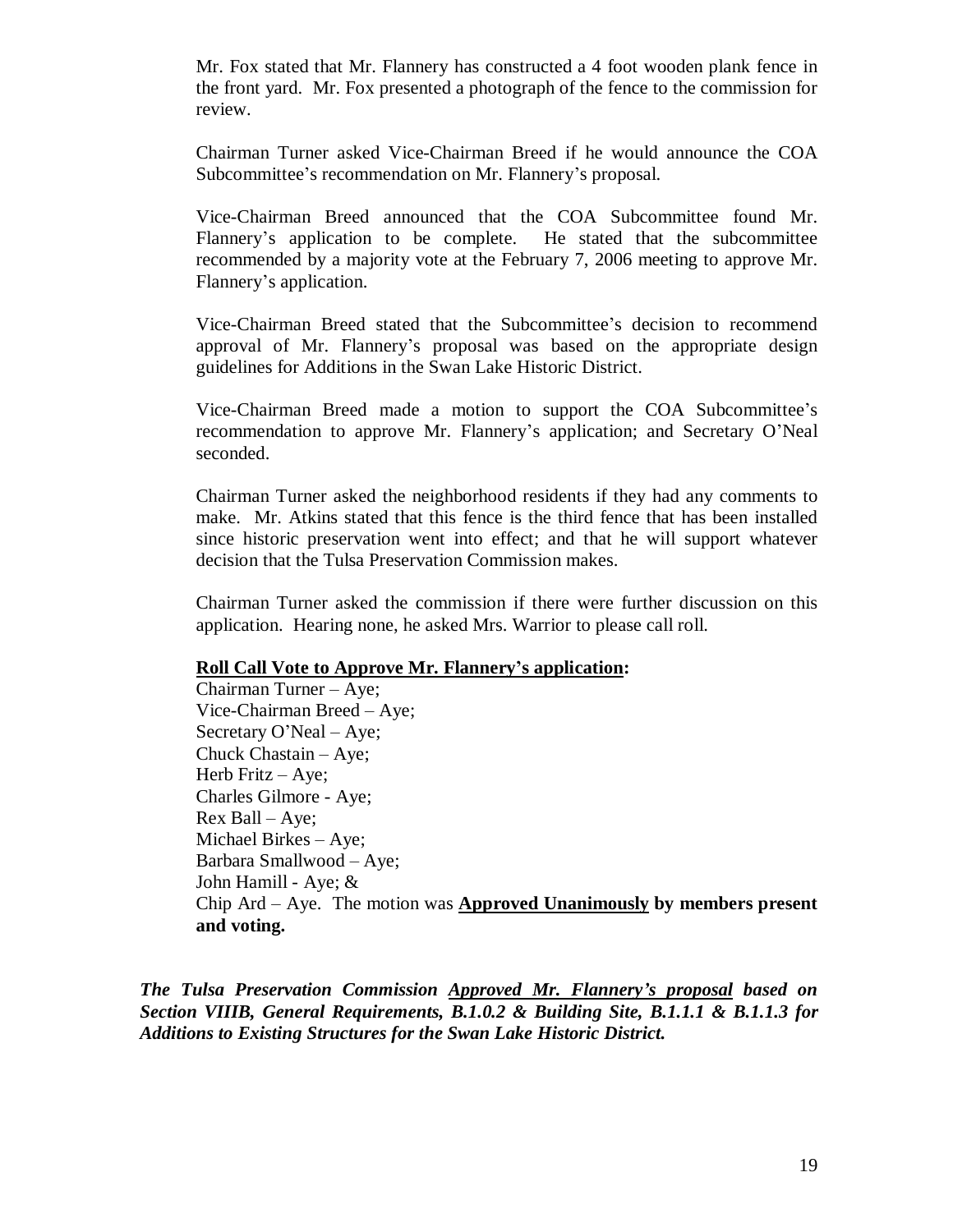## **B. Rules and Regulations Committee: Distribution and first reading of amended Rules and Regulations**

Mr. Gilmore stated that he would like the commission to review the first reading of the amended Rules and Regulations that had been distributed. He pointed out a few rules and regulations that have been amended, subject to:

- $\Diamond$  Article IV, Rules of General Procedure, Section 3 Simple majority to decide issue states: Issues shall be decided by a simple majority of votes by those members present *(Sec. 1052.K)*. A member who abstains from voting on a motion shall be recorded as present but not voting for or against the motion;
- Article VI, Rules of Procedure for review of applications for Certificate of Appropriateness, Section 3-B, Review by the COA Subcommittee states: Neighborhood associations located within Historic Preservation Overlay Zoning may designate a neighborhood resident to serve as a member of the COA Subcommittee. Designations shall be made in writing, signed by the association president and submitted to the Preservation Commission for appointment on or before December  $1<sup>st</sup>$  of each year. A neighborhood representative shall serve, or have served, on the COA Subcommittee no more than three annual terms which may be extended at the discretion of the Preservation Commission; &
- Article VII, Rules of Procedure for Review of Zoning Map and Design Guideline Amendments, Section 7, Design Guideline Amendments states: Proposed amendments to Design Guidelines shall be reviewed by the Historic Preservation Committee Subsequent to its review, the Historic Preservation Committee shall make a recommendation to the Preservation Commission. If the Preservation Commission determines a proposed amendment warrants further review it may give notice of the time, date and place to receive public comment. Notice of the hearing shall be sent by certified mail, to the owner of each lot, parcel or tract of land located within the geographic area directly affected by the proposed amendment. *(Sec. 105sN.4)*

Mr. Atkins expressed his concerns about amendment Article VI, Section 3-B. Mr. Atkins believes that the TPC is undermining the neighborhood's choice by taking this section of the rules and regulations right out of the neighborhood residents and their associations' hands. He believes that since the neighborhood residents wrote the guidelines for their district; that the neighborhood residents and association of the district should have some type of voting privileges to the ruling.

Mr. Gilmore stated that the commission will take Mr. Atkins' comments into consideration.

Mr. Gilmore asked the commission to please carefully read over the amendments and come back next month with any changed that they may have.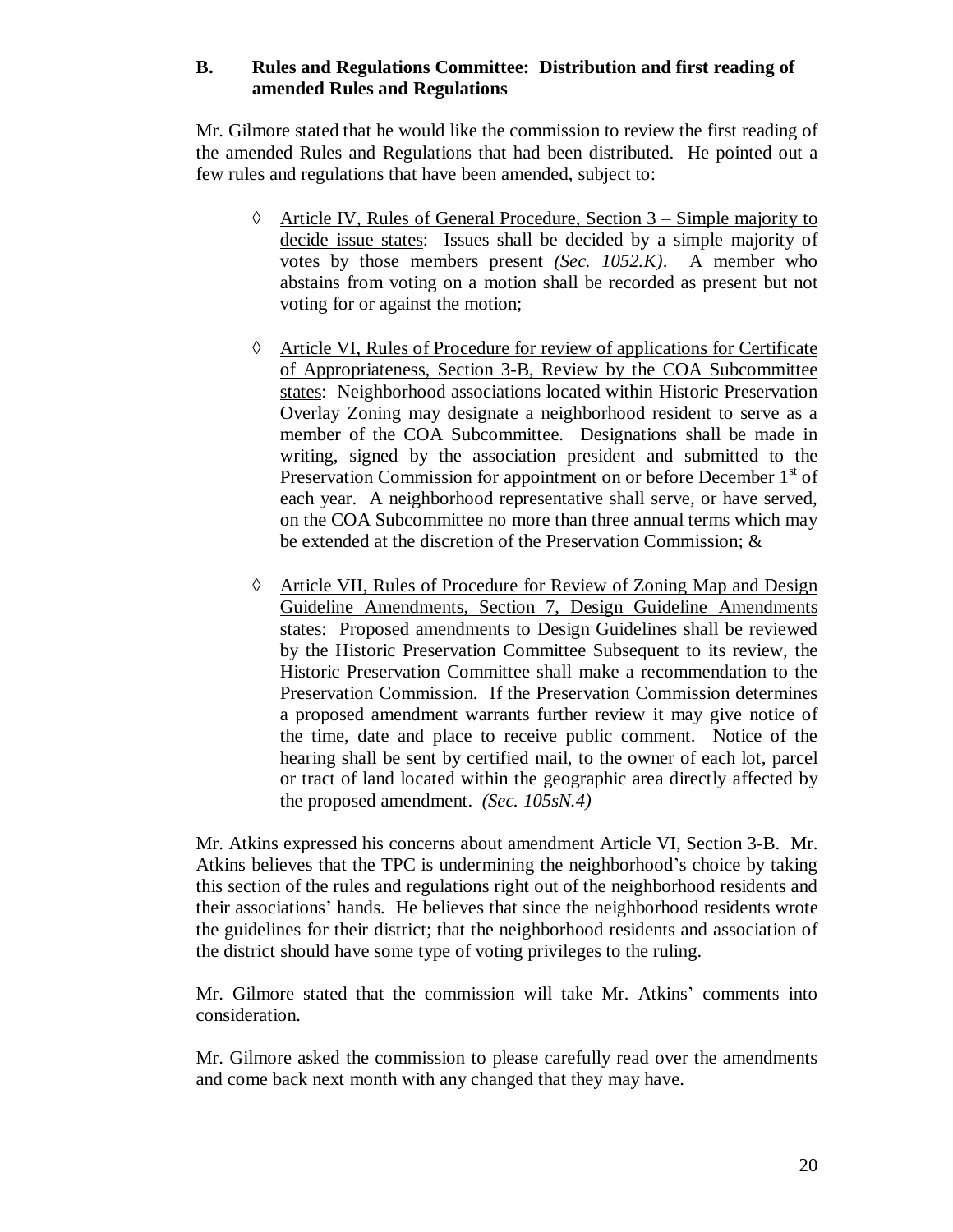## **C. Program Planning & Neighborhood Conservation Committee: Meeting reminder and update of activities**

Ms. DeCort distributed an agenda for the Program Planning & Neighborhood Conservation Committee's meeting that was scheduled for immediately after the TPC meeting. Some of the agenda items that were discussed were:

- $\Diamond$  Awards:
- ♦ Outreach:
- $\Diamond$  Speakers Bureau;
- $\Diamond$  Publications:
- $\Diamond$  The Preservation Plan;
- Website; &
- $\Diamond$  Coordination.

The meeting was postponed due to length of the TPC meeting. Ms. DeCort asked the commission to please try to make every effort to attend this meeting once it was rescheduled.

## **D. Tulsa Fire Alarm Building Handrails under provisions of preservation easement**

Mr. Fritz stated that he had a conflict of interest with the Tulsa Fire Alarm Building Handrails/easement; and that he would be excusing himself from the meeting. Before Mr. Fritz left the meeting he introduced Mr. Richard Say from Fritz-Bailey Architects to give a presentation on the Tulsa Fire Alarm Building Handrails/easement.

Mr. Say stated that the restoration on the building is complete; and that the owners have moved in. He stated that they have a temporary certificate of occupancy. Mr. Say stated that the building inspector asked if the handrails were required on the main entry steps and the steps going out toward the street. He stated that since there is an easement on the side of the building that they have to present it to the Commission. Mr. Say stated that Protective Inspections has indicated to him that if they (Fritz-Bailey Architects) get a letter from the State Historic Preservation Office (SHPO) indicating that the handrails on the front of the building would jeopardize the historic character of the structure that they would waive that requirement for handrails. Mr. Say stated that he contacted SHPO and was told that since the Tulsa Preservation Commission had the easement on the building that it would more appropriate to get a letter from the Commission.

Mr. Say stated that the Tulsa Fire Alarm Building was built in 1931. He stated that there were no handrails on the steps originally. He presented a photo of the building around 1980 where they had added a steel pipe handrail down the center of the stairs at that time. Mr. Say showed them a recent photograph after the restoration without a handrail on the main entry steps. He stated that Building Codes would require a handrail on the steps; and a handrail on each side. Mr. Say stated that Building Codes also require a handrail extension on the top and bottom of the stairs. He stated that they will possibly have the option of adding a handrail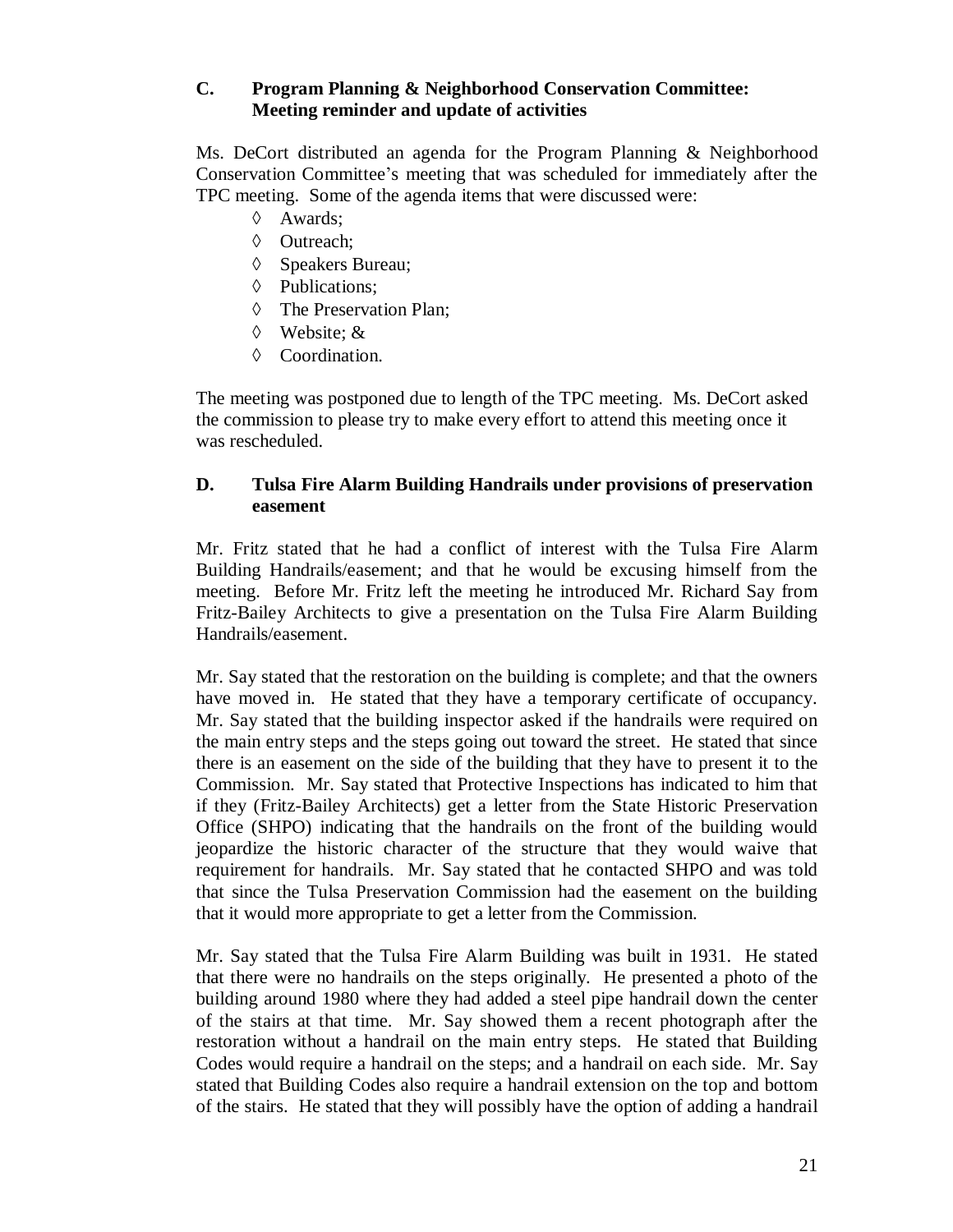down the center of the stairs in lieu of either side; and that the handrail does project out to the public sidewalk to meet the requirements.

Mr. Say closed his presentation by asking the chairman and commission members if they would please consider writing a letter indicating that the handrails on the front of the building would jeopardize the historic character of the structure so that Protective Inspections would waive the handrail requirement.

The commission discussed this issue. Chairman Turner stated that he was okay writing a letter to the affect that the handrails are not supportive by the historical evidence that we have and may detract from the historic nature of the building.

Mr. Ard made a motion to have staff write a letter to Protective Inspections indicating the historical significance of what the railings might do to the building. Mr. Gilmore seconded.

## **Roll Call Vote to have staff write a letter about the historic significance of the Fire Alarm Building's railings.**

Chairman Turner –Aye; Vice-Chairman Breed –Aye; Secretary O'Neal – Was not present during this vote; Chuck Chastain – Aye; Herb Fritz – Was not present during this vote; Charles Gilmore - Aye; Rex Ball – Aye; Michael Birkes – Aye; Barbara Smallwood –Was not present during this vote; John Hamill - Aye; & Chip Ard – Aye. The motion was **Approved Unanimously by members present and voting.**

## **E. CORE Committee Recommendations Report**

Julie Miner introduced herself as a staff member of the Planning & Economic Development Division. She stated that they call their committee CORE, **C**urrent **O**pportunities to **R**einvent & **E**nergize Downtown Tulsa. She distributed a packet of information to the members for review. Ms. Miner stated that she was there to deliver a report and to give them a little bit of a background of CORE Tulsa being formed as an Ad Hoc Committee.

Ms. Miner stated that originally they had an outline of what the Ad Hoc Committee had intended to do as a process and timeline. She stated that as they went along that timeline became elongated; and that their process changed a little bit. Ms. Miner stated that they have been working on this for over a year and a half; and that she believes that they have developed and sent a good message. She stated that they have taken their show on the road regarding downtown demolitions and surface parking.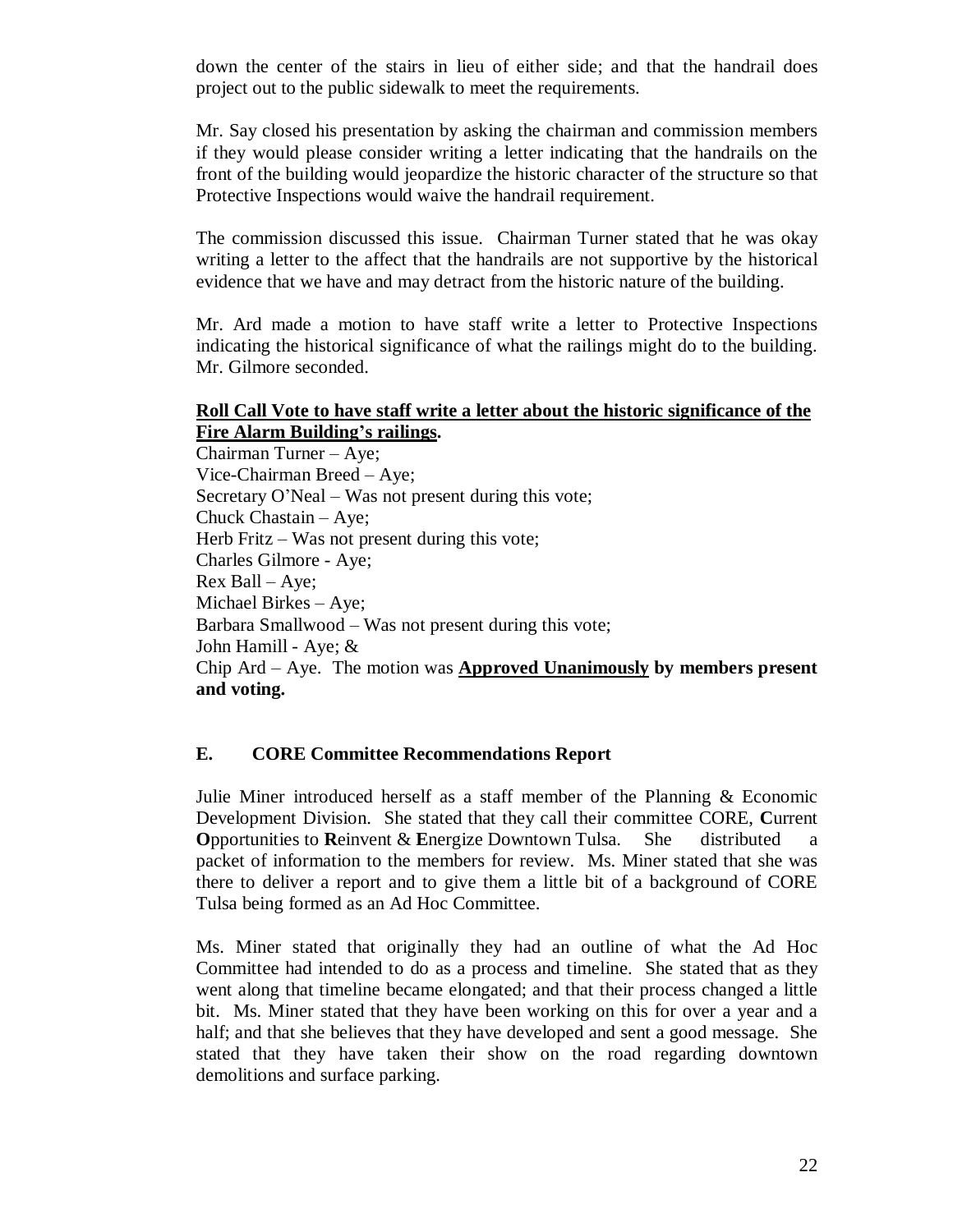Ms. Miner stated that she believes that they have generated a great deal of awareness and simplicity. She stated that she's bringing the Core Tulsa Report to the Commission now for a recommendation and not at the conclusion of the process because she feels that there is a certain urgency; and they feel that the timing is very good at this point. Ms. Miner stated that they (members of CORE Tulsa) believe that they are far enough along with this project to deliver their message to the Commission so that this formal body will allow CORE Tulsa to be able to take this to the next level.

Ms. Miner informed the Commission of the current status of demolitions and parking lots since January 1<sup>st</sup> downtown Tulsa has lost the c.1920 Oil & Gas Journal Building at about  $3<sup>rd</sup>$  & Cheyenne. She stated that recently it was announced that the Cordell & McBirney Buildings will be demolished on Main Street; but that it hasn't been confirmed as of yet. Ms. Miner stated that she wasn't for sure about the plans that were in store for the parking garage directly across the street from the Cordell & McBirney Buildings.

Ms. Miner stated that they (CORE Tulsa) again, decided to shorten their process in order to get this issue to the level of the Tulsa Preservation Commission. She stated that she would like for the Commission to please consider adopting CORE Tulsa's recommendations and pass them to the Tulsa Metropolitan Area Planning Commission (TMAPC) board for review and approval followed by affirmative action of the Tulsa City Council.

Chairman Turner thanked Ms. Miner for all of her efforts that CORE Tulsa has strived to achieve thus far. He stated that he believes that she has raised the awareness of those issues to a variety of groups that probably would not have gotten the same message in the same way; and that he believes that she has done a great job. Other members of the commission applauded Ms. Miner for her efforts also.

Mr. Ball made a motion to form a subcommittee to review the recommendations from CORE Tulsa's report on Downtown Demolitions and Surface Parking. Mr. Chastain seconded.

## **Roll Call Vote to form a subcommittee to review CORE Tulsa's recommendations:** Chairman Turner –Aye; Vice-Chairman Breed –Aye; Secretary O'Neal – Was not present during this vote; Chuck Chastain – Aye; Herb Fritz – Was not present during this vote; Charles Gilmore - Aye; Rex Ball –Aye; Michael Birkes – Aye; Barbara Smallwood –Was not present during this vote; John Hamill - Aye; & Chip Ard – Aye. The motion was **Approved Unanimously by members present and voting.**